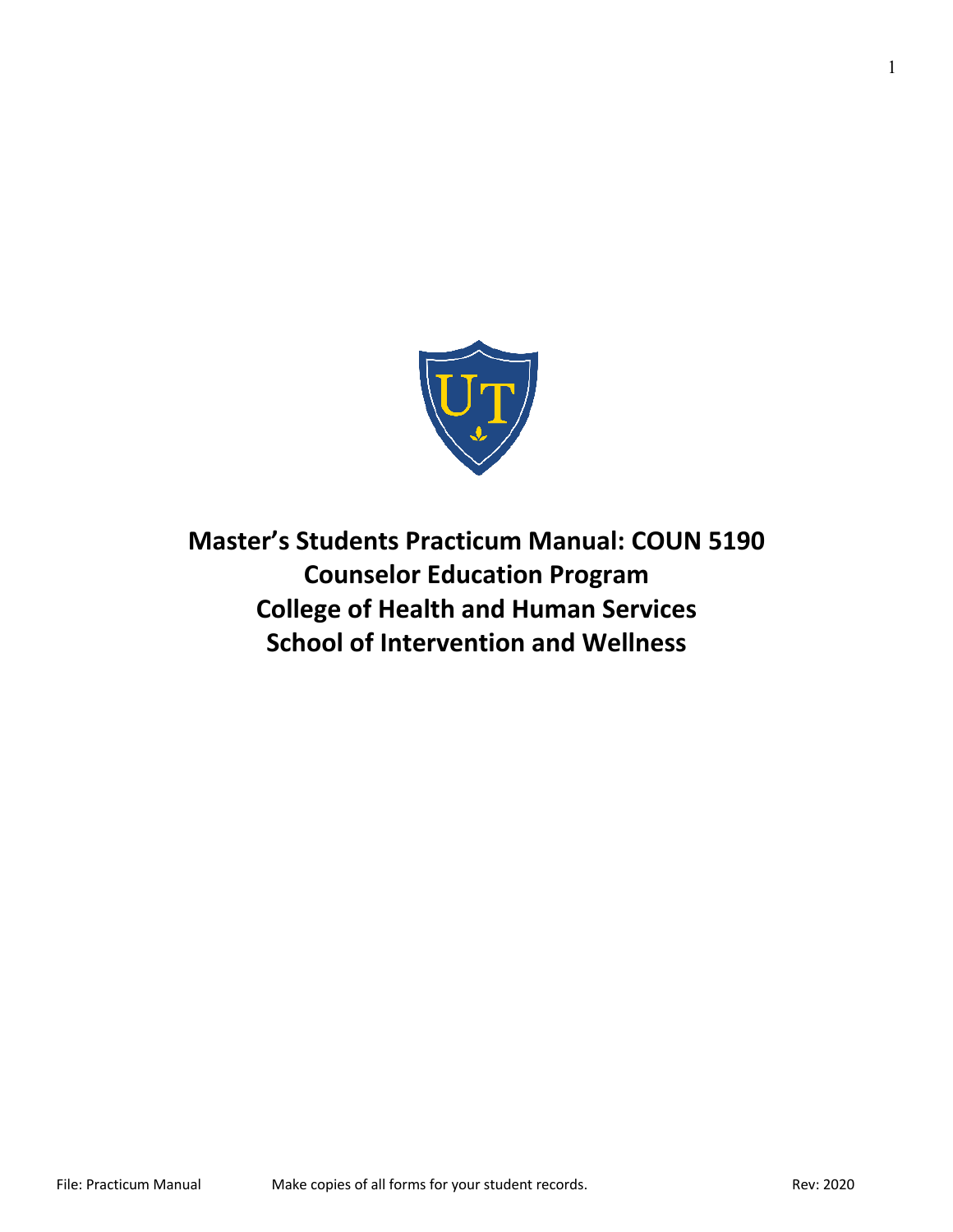## **Table of Contents**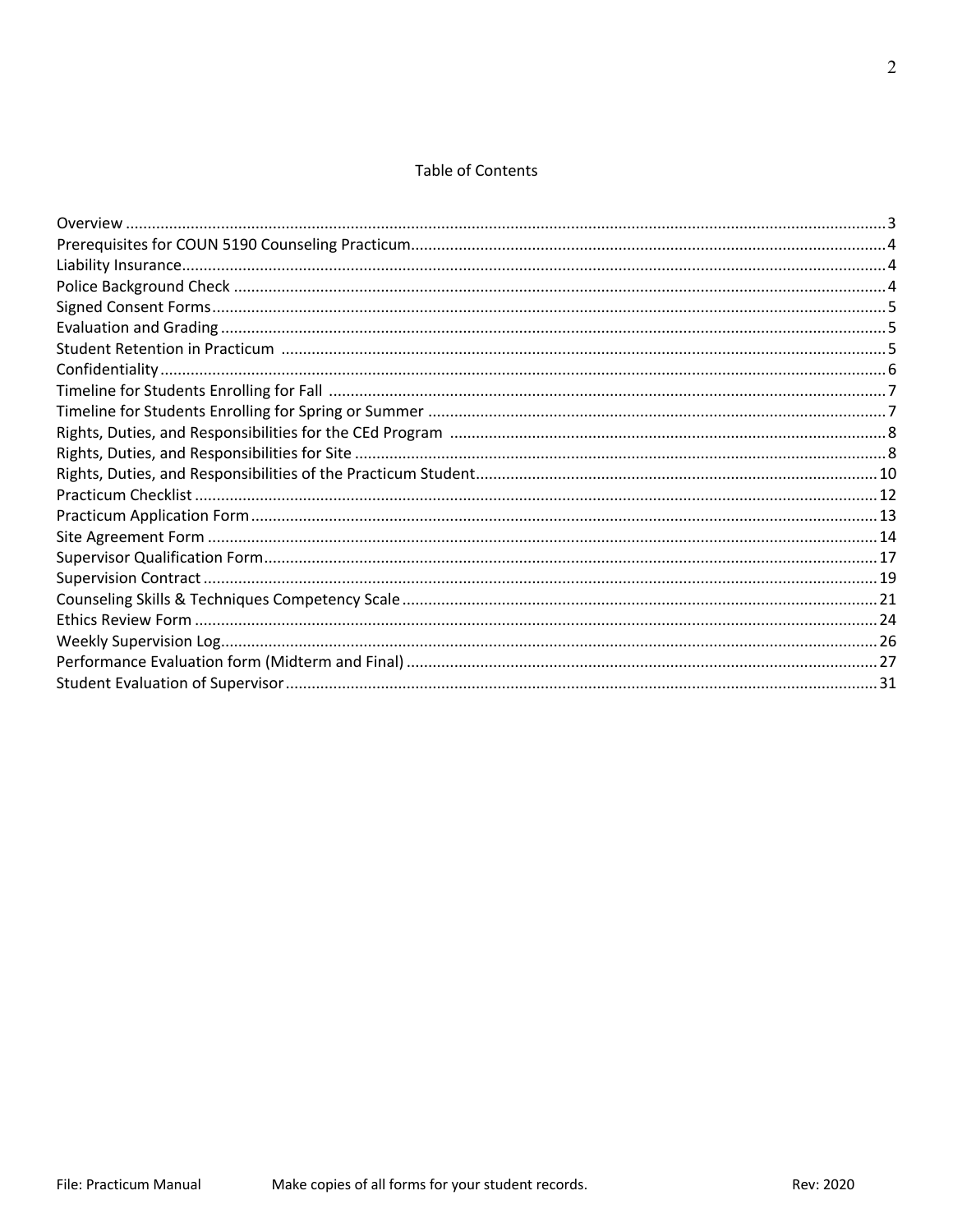#### **Overview**

The master's degree programs in school counseling and clinical mental health counseling are accredited by the Council for Accreditation of Counseling and Related Educational Programs. CACREP standards currently represent the highest standards for preparation of counselors in the nation. Many of the requirements for practicum described in this manual were adopted in order to meet CACREP standards. In addition, the practicum experiences outlined here and in the have been designed to comply with counselor licensure standards set forth by the Ohio Counselor, Social Worker and Marriage and Family Therapist Board, and the Ohio Department of Education.

The requirements are extensive and demanding for the practicum course. **In order to best be prepared to meet these demands, students must attend the practicum orientation and have read the Practicum Manual. In addition, students must have the practicum instructor's permission in order to register for the practicum class. In order to receive this permission, students must have located a practicum site, and have completed all paperwork as outlined in the Practicum Manual. Completion of paperwork includes all necessary signatures.** Due to these requirements, it is very important for students to follow the suggested timelines for completion of paperwork and locating a practicum site. Students must have a site located and all paperwork completed before the beginning of the semester during which the student hopes to complete the practicum course. Students who are interested in completing practicum in Toledo Public Schools must work directly with the clinical coordinator to secure a site. Students are not permitted to contact Toledo Public School directly under any circumstances for field placement; this reflects the policy of Toledo Public Schools. **Students may not begin to see clients/students or perform any other direct services until the start of the semester the student is enrolled in practicum. In addition, all paperwork must be submitted to the practicum instructor and clinical coordinator prior to the start of practicum and proving any services to clients or students.** 

Part of the process of acquiring a practicum site will most likely include an interview at the site. Present yourself as a professional, which includes professional attire and an updated resume. The Writing Center, located at Carlson Library, or the Career Services Center, located at the Student Union, are available for students desiring feedback on their resume. **When students go for an initial interview with a practicum site they need to take a complete copy of the Practicum Manual, as well as all paperwork that prospective supervisor would need to sign. It is helpful to have as much of the paperwork completed as possible for the supervisor before coming to the interview.** Please note that on the Site Agreement form you will also need to have the signature of the Principal, Site Administrator, or Clinical Coordinator. This is especially important as students are expected to have all paperwork completed in entirety, which includes all signatures, in order to receive permission from the Practicum Instructor to register for Practicum. Also, please note that on the bottom of the Site Agreement form both student and supervisor will be asked to initial that they read and understand the Practicum Manual. It is important that the student read and understand the Practicum Manual before the initial interview in order to be able to answer questions for the supervisor.

Students who are working full time will have to make special efforts to accommodate these demands and allocate adequate time to complete these requirements. The Counseling Practicum and Internship must be taken through the UT Counselor Education Program (i.e., transfer credit cannot be substituted for these courses).

The practicum experience in the Counselor Education Program (COUN 5190) provides the beginning counselor with the opportunity to engage in the practice of counseling under the training supervision of Counselor Education Program faculty and the clinical supervision of site supervisors. Clinical mental health counseling students will see clients at a clinical mental health agency or related institution that provides mental health counseling. School counseling students will see clients through a school(s). Students are responsible for locating their own practicum sites. A partial list of sites with whom The University of Toledo has affiliation agreements found on the Practicum and Internship Sites link located here. Also, if you find an agency or school where you would like to complete your practicum experience and The University of Toledo does not have an affiliation agreement with them, please contact the program's Clinical Coordinator, Dr. Susan M. Long at susan.long@utoledo.edu to initiate this process.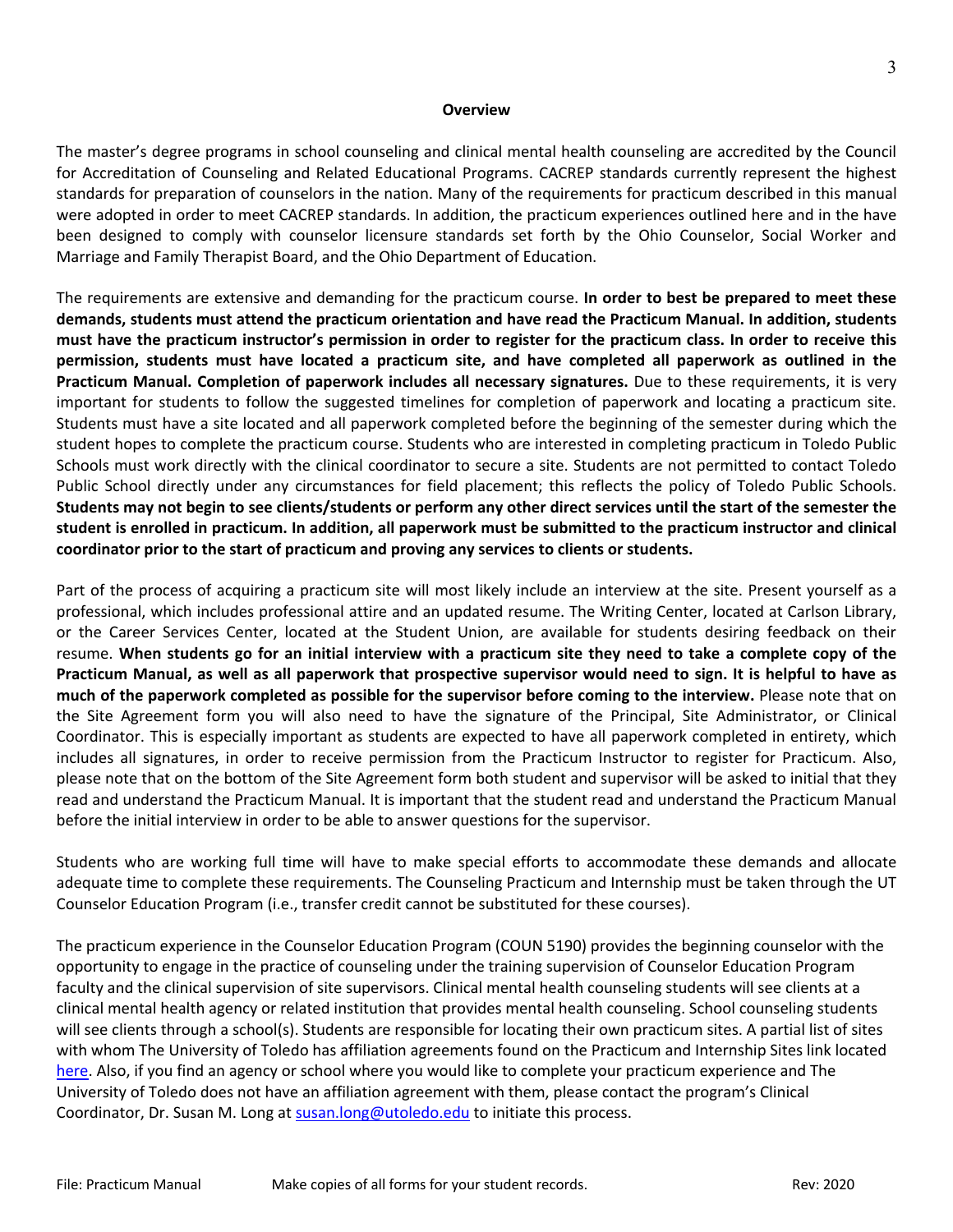Each practicum student shall accumulate **a minimum of 40 clock hours of direct service with clients, in individual and group experiences**. Practicum students are expected to lead or co–lead a group(s) as part of their practicum experience. The group experience can be a therapy group, support group, drug awareness group, education group, or other group if it consists of real clients and is like the kind of groups the student will lead as a counselor. Students will be required to keep a log of their group counseling activities as part of the practicum. As per CACREP (2016), students **must** accrue group counseling hours during their practicum experience. We recommend students accrue at least 10 hours of group time to meet this requirement.

Faculty members, graduate assistants, and/or advanced doctoral students will provide weekly individual and group training supervision. This training supervision will focus on the development of the student's counseling skills and counselor identity. On-site supervisors will provide weekly clinical supervision that will focus on client welfare. Additional supervision may be scheduled as needed or requested.

## **Prerequisites for COUN 5190 Counseling Practicum**

Enrollment in the Counseling Practicum is strictly limited due to supervisory requirements. Students must meet with their program adviser to include practicum in their Plan of Study. Program advisers will place students' names in an electronic form to secure the student's reservation for the practicum semester. Students will be placed on a waiting list for that semester if that respective semester is full. In addition, students must have successfully completed (i.e., Grade of B or higher) the prerequisite courses listed below.

## *Practicum Prerequisite Courses for Clinical Mental Health Counselors:*

COUN 5020 Professional Orientation to Clinical Mental Health Counseling COUN 5130 Group Counseling COUN 5140 Counseling Theories COUN 5180 Counseling Skills COUN 6240 Diagnosis and Mental Health

## *Practicum Prerequisite Courses for School Counselors:*

COUN 5010 Professional Orientation to School Counseling COUN 5130 Group Counseling COUN 5140 Counseling Theories COUN 5180 Counseling Skills

## **Liability Insurance**

In addition to the prerequisite courses listed above, all students must present proof of liability insurance coverage (minimum \$1,000,000 each incident, \$3,000,000 aggregate) prior to being admitted into the Counseling Practicum and maintain such insurance throughout their clinical experience. Liability insurance is available to student members of the American Counseling Association (ACA), Healthcare Providers Service Organization (HPSO), or the National Board for Certified Counselors (NBCC) for a nominal fee. Students can enroll online or by phone with these organizations. The Counselor Education Program does not endorse one insurance carrier over another. Since students who do not have adequate professional liability insurance may not see clients, such students who cannot provide verification of adequate insurance coverage will not be given instructor consent to enroll in the class.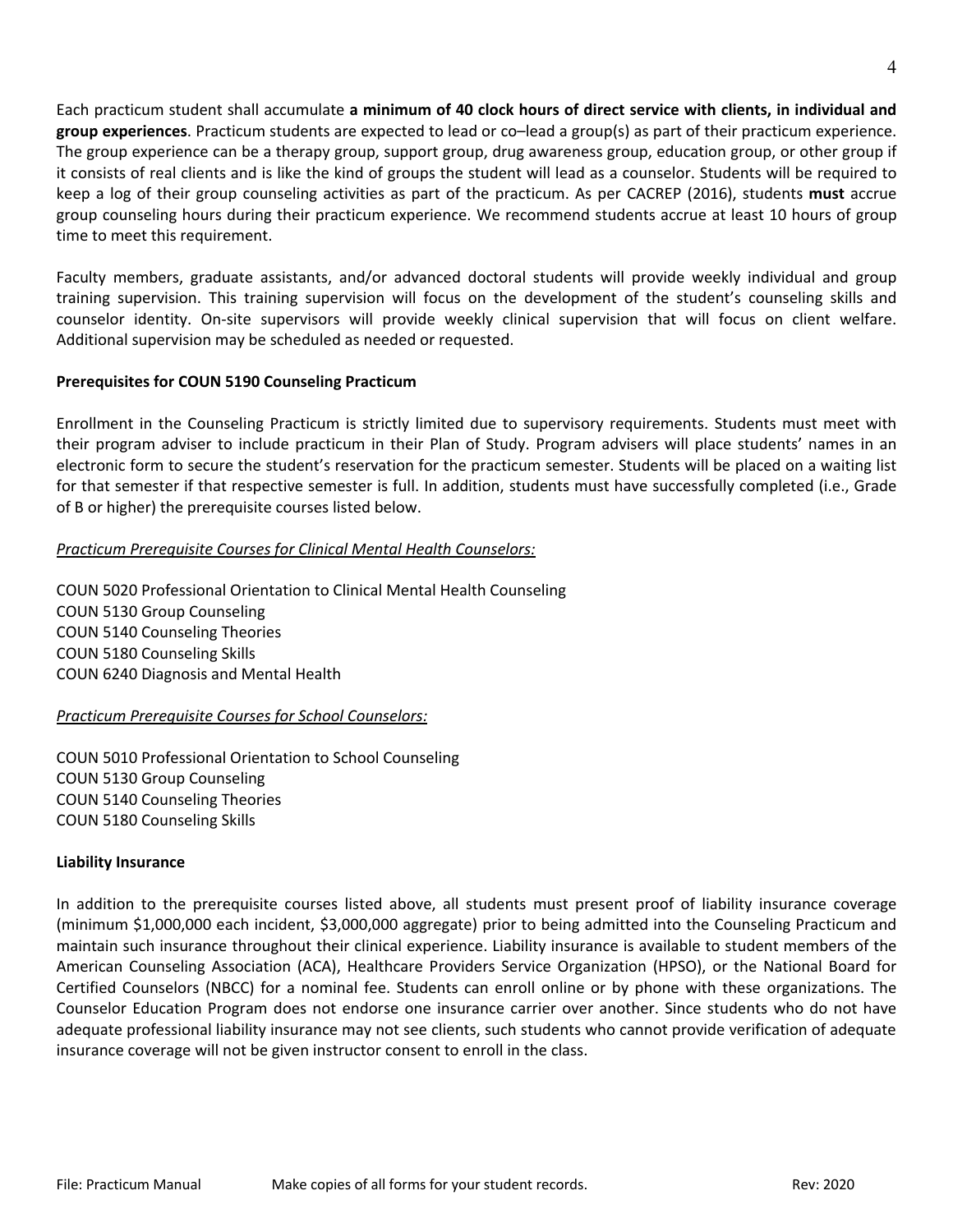#### **Police Background Check**

All students who will be working with minors, or who can reasonably be expected to work with minors, should anticipate completing and passing a background check for their practicum site prior to the first day of the semester in which the student expects to enroll in Practicum. Students are encouraged to contact The University of Toledo Office of Public Safety Support Services (419-530-4439) no later than 4 weeks prior to the beginning of their practicum to schedule a fingerprint/background check appointment.

#### **Immunization Concerns**

All students who can reasonably expect to work with clients in correctional, hospital, residential care, or any other facility at which there is a risk for the spread of communicable diseases are encouraged to speak to their health care professional to determine which, if any, immunizations are recommended for their safety.

#### **Signed Consent Forms**

Community counseling agencies and schools may require written consent from clients, or if the clients are minors, a parent or legal guardian, before you can provide counseling services. If your site uses written consent forms, it is your responsibility to work with your on-site supervisor to ensure that the proper consent has been obtained.

#### **Evaluation and Grading**

Students will receive a grade of Satisfactory/Unsatisfactory for the practicum. Practicum requires a *minimum of* **100** *hours* of counseling work. To obtain this requirement, students typically conduct individual and group counseling sessions each week. These are scheduled outside of class time. You must document *a minimum of* **40** *hours* of direct individual and group client service. The balance of the required hours may be earned through individual and group supervision, case documentation, and session preparation (2016 CACREP standard Section III, F 2-3). Students will receive weekly feedback from their supervisors about their performance. It is not expected that a student's counseling skills will be polished at the beginning of the semester. It is expected that counseling skills will improve as the semester progresses. Students can best facilitate this by cooperating with practicum supervisors. The supervisors and the practicum instructor will consult throughout the semester as to each student's progress. *Students receive a minimum of*  **12** *hours of on-site clinical supervision from the site supervisor*. The site supervisor will complete a midterm and final written evaluation of the student's knowledge, skills, and personal and professional development during the practicum experience. The final assessment is the responsibility of the practicum instructor. If a student is having difficulty securing clients or meeting the requirements for the practicum, the student may be asked to drop the course and re-enroll at a more suitable time. Students who do not pass the practicum may be given permission to repeat the practicum one more time. Students who withdraw from a practicum prior to its completion shall not receive partial credit. Students may receive an "Incomplete" or a "PR" depending on the circumstances.

#### **Student Retention in the Practicum**

Practicum is a time for students to determine if they are well-suited to the profession of counseling. Additionally, faculty shall be utilizing this time to evaluate students' suitability and appropriateness for the counseling profession as well as their academic performance. Students who do not appear to possess those qualities or skills associated with effective counseling may be advised to withdraw from the practicum. In these cases, students shall be advised to seek additional coursework to better prepare them for the practicum, or they may be advised to withdraw from the Counselor Education Program. For students advised to withdraw from the Counselor Education Program, they shall be assisted in identifying an area of study or specialization that is more suited or appropriate to their talents and skills.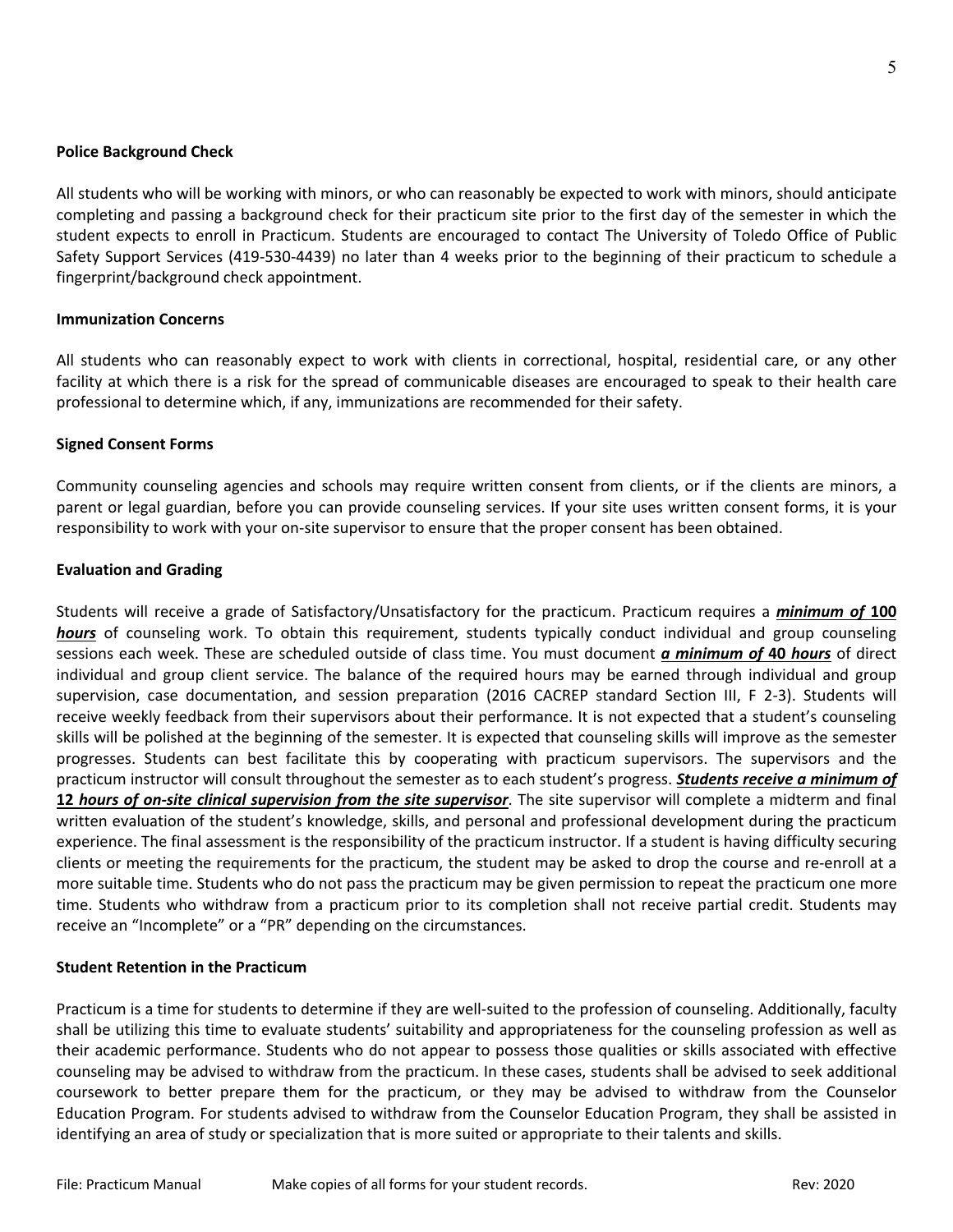Students are expected to behave in a responsible and professional manner while functioning in the practicum. Failure to conform one's behavior to acceptable standards of practice shall be considered cause for dismissal from the Counselor Education Program. Cause for dismissal from the practicum shall consist of, but not be limited to:

- 1. Any activity that is prohibited under the ethical standards and practices of the American Counseling Association (ACA) and/or the American School Counselor Association (ASCA). Students who have not read these standards and principles should obtain them and read them. Ignorance of these standards and principles will be no defense.
- 2. Malicious disrespect toward instructors, supervisors, or fellow students; failure to follow reasonable instructions; use of profanity or verbal or physical intimidation toward instructors, supervisors, clients, or fellow students.
- 3. The use of fraud or deceit to obtain admission to the Counselor Education Program, a course, or a practicum.
- 4. Compensation may take the form of fees for service, reimbursement of expenses, salary, or other arrangements by the site, which are within ethical guidelines and permitted under state licensure laws.
- 5. It is permitted for students to use their current employment as their practicum site if they are employed in the delivery of counseling and/or counseling related activities. Practicum house **can only be accrued** in roles that differ from students' employed position (e.g., students who are case managers cannot use case management services for practicum hours). Hours must be accrued in a role that conducts counseling services, diagnosis, and treatment planning.
- 6. Use of alcohol or other drugs to the extent that it impairs the student's ability to perform properly or adequately, or which may pose a threat to the welfare or safety of potential or actual clients.
- 7. Conviction of an offense involving the sale, possession, or consumption of a controlled substance.
- 8. Conviction of an offense that is a felony.
- 9. Conviction of an offense involving moral turpitude.
- 10. Conviction for a misdemeanor offense committed during the practice of any counseling activity.
- 11. Any behavior, activity, procedure, or practice that is prohibited under the Counselor Licensure laws of the State of Ohio.

*Due process:* Students who wish to appeal retention decisions made by the Counselor Education Program are encouraged to follow the guidelines outlined in the most recent edition of *The University of Toledo's Catalog https://www.utoledo.edu/offices/provost/academicgrievance*

## **Counseling between the practicum and internship semesters:**

Students enrolled in the practicum course may, with the consent of the practicum instructor, practicum site supervisor, and counselor education program clinical coordinator, continue to provide services at their practicum site at the end of the practicum semester up to the first day of the subsequent semester provided that the following stipulations are met:

- The student has completed all practicum course requirements during the regular semester;
- The student has made and is making appropriate progress in the counselor education program/clinical course sequence;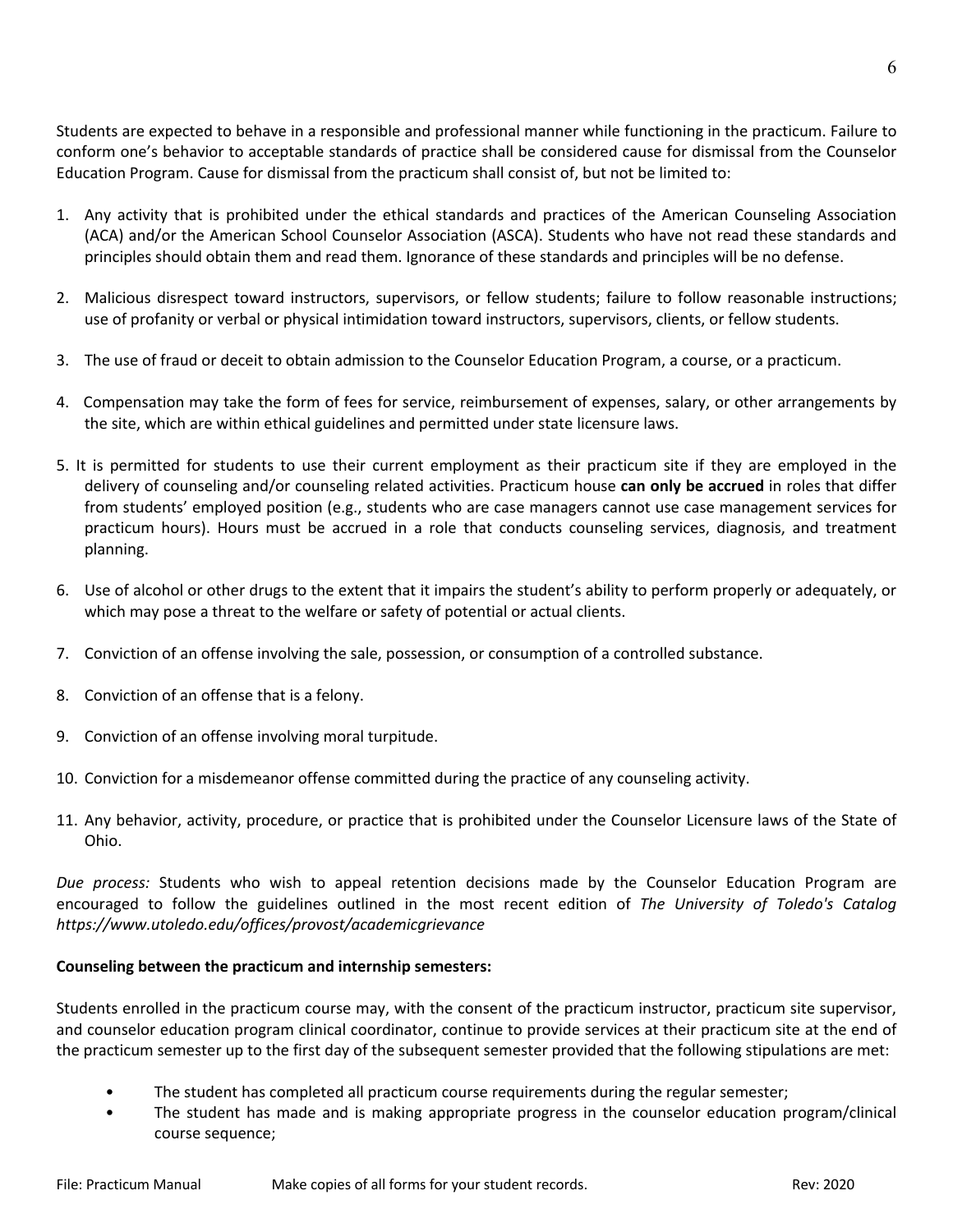- The student understands that client contact hours earned between the semesters **do not count toward internship hours**;
- The site supervisor agrees to continue providing a minimum of 1 hour of supervision for every 20 hours the student is onsite with no less than one hour of supervision provided per week;
- The student is enrolled in the subsequent term's internship (e.g., spring to summer, fall to spring)
- The practical experience continues at the same site.

## **Confidentiality**

Every counselor has the obligation to abide by the ethical standards established by their profession. The ACA code of ethics states that "Counselors respect their clients' right to privacy and avoid illegal and unwarranted disclosures of confidential information."

Even though there are strong legal and ethical principles involved in the protection of client information, there are limitations on confidentiality. First, counselors are ethically obliged to break confidentiality if the client presents a serious and reasonable danger of harming either him/herself or harming others or reports elder abuse or child abuse. If there are reasons to suspect child abuse, students should contact their supervisor/instructor immediately since counselors are legally required to notify the Children Services Board (CSB). Counselors may be compelled to reveal client information in court.

## **Timeline for Students Enrolling in Spring Semester Practicum**

## September

• Read the Practicum Manual and attend mandatory Practicum Orientation meeting to be scheduled by the clinical coordinator.

## October/November

- Complete application for practicum with program adviser signature.
- Locate a site and supervisor.
- Complete the Supervisor Qualification Form with signatures.
- Complete Site Agreement Form with signatures.
- Apply for professional liability insurance and provide proof to the clinical coordinator or practicum instructor.
- Complete a Police Background Check performed; send results to the practicum site (if requested by the site).
- Apply for Counselor Trainee Status (clinical mental health students only) with the Ohio Counselor, Social Worker, and Marriage & Family Therapist Board. This also will require a Criminal Background Check. All information concerning this may be found at www.cswmft.ohio.gov.
- All paperwork submitted electronically in a single PDF to the clinical coordinator susan.long@utoledo.edu no 5pm no later than the last day finals week of the Fall semester.

## **Timeline for Students Enrolling in Summer Practicum**

Failure to follow this timeline may result in students not being given permission by the Practicum instructor to enroll in the Practicum class. If denied this permission or dismissed from the class, the student will not automatically be able to attempt to register for Practicum in the following semester.

## February

• Attend the mandatory Practicum Orientation meeting to be scheduled by the clinical coordinator.

## March/April

• Complete application for practicum with program adviser signature.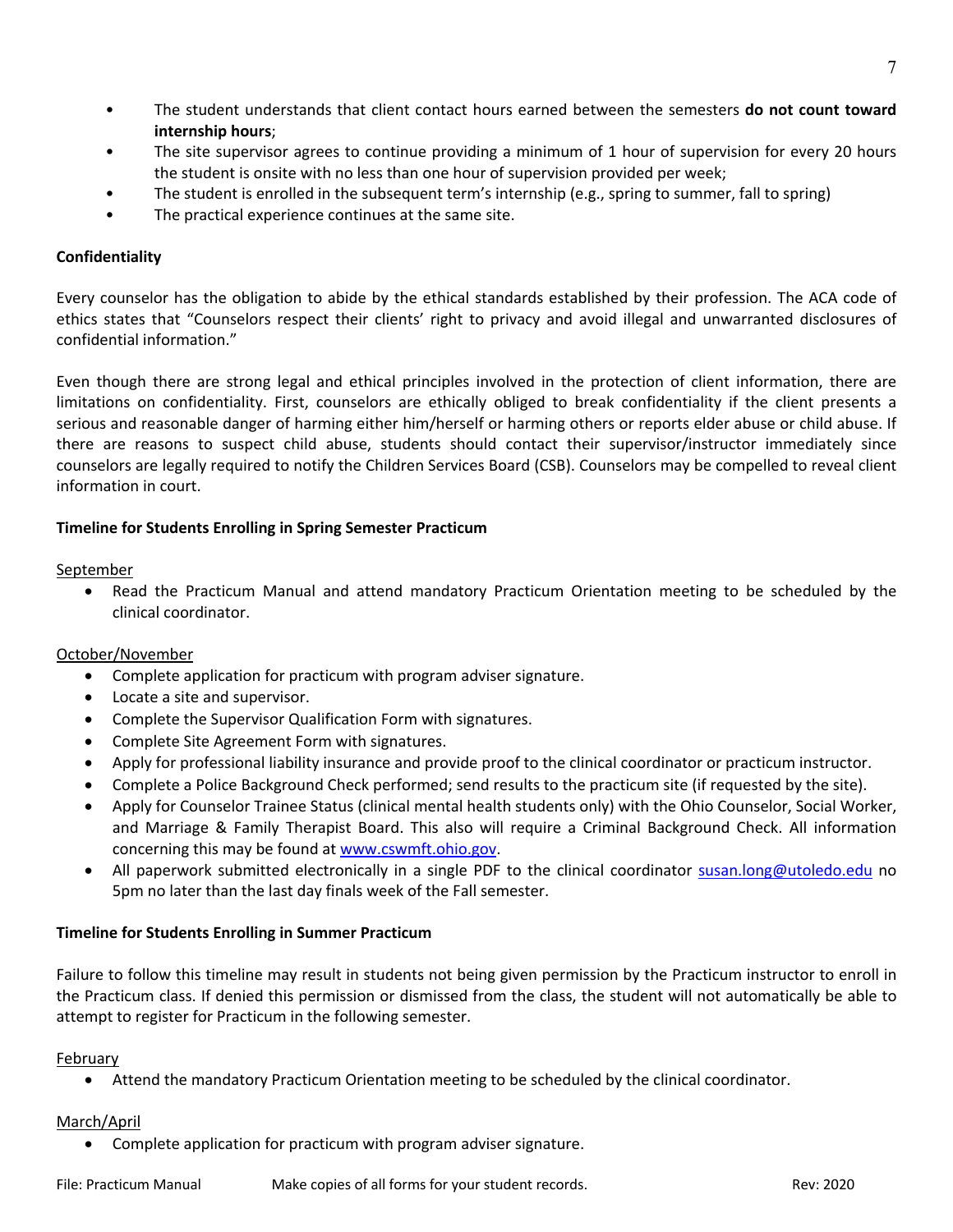- Locate a site and supervisor.
- Complete the Supervisor Qualification Form with signatures.
- Complete Site Agreement Form with signatures.
- Apply for professional liability insurance and provide proof to the clinical coordinator or practicum instructor.
- Complete a Police Background Check performed; send results to the practicum site (if requested by the site).
- Apply for Counselor Trainee Status (clinical mental health students only) with the Ohio Counselor, Social Worker, and Marriage & Family Therapist Board. This also will require a Criminal Background Check. All information concerning this may be found at www.cswmft.ohio.gov.
- All paperwork submitted electronically in a single PDF to the clinical coordinator susan.long@utoledo.edu no later than 5pm on the last day finals week of the Spring semester.

#### **Timeline for Students Enrolling in Fall Practicum**

#### April

• Attend the mandatory Practicum Orientation meeting to be scheduled by the clinical coordinator.

#### May/June/July

- Complete application for practicum with program adviser signature.
- Locate a site and supervisor.
- Complete the Supervisor Qualification Form with signatures.
- Complete Site Agreement Form with signatures.
- Apply for professional liability insurance and provide proof to the clinical coordinator or practicum instructor.
- Complete a Police Background Check performed; send results to the practicum site (if requested by the site).
- Apply for Counselor Trainee Status (clinical mental health students only) with the Ohio Counselor, Social Worker, and Marriage & Family Therapist Board. This also will require a Criminal Background Check. All information concerning this may be found at www.cswmft.ohio.gov.
- All paperwork submitted electronically in a single PDF to the clinical coordinator susan.long@utoledo.edu no later than 5pm on the last day of finals week of the summer semester.

#### **Right, Duties, and Responsibilities of the Counselor Education Program**

- 1. The practicum instructor will assure that the student has completed the prerequisite academic work before beginning practicum. **Students must complete all paperwork before they may begin to see clients/students or perform any other direct service.**
- 2. The practicum instructor will be available to the site supervisor and student for consultation.
- 3. The practicum instructor shall maintain bi-weekly consultation with the Site Supervisor in accordance with the supervision contract**.** This contact may be by phone, in-person, or email.
- 4. The practicum instructor will function as a liaison between the site and the program; however, the site is encouraged to initiate contacts when necessary.
- 5. The practicum instructor will provide supervisees with weekly individual and group training supervision. This training supervision will focus on the development of the student's counseling skills and counselor identity. The practicum instructor will also monitor the progress of the student.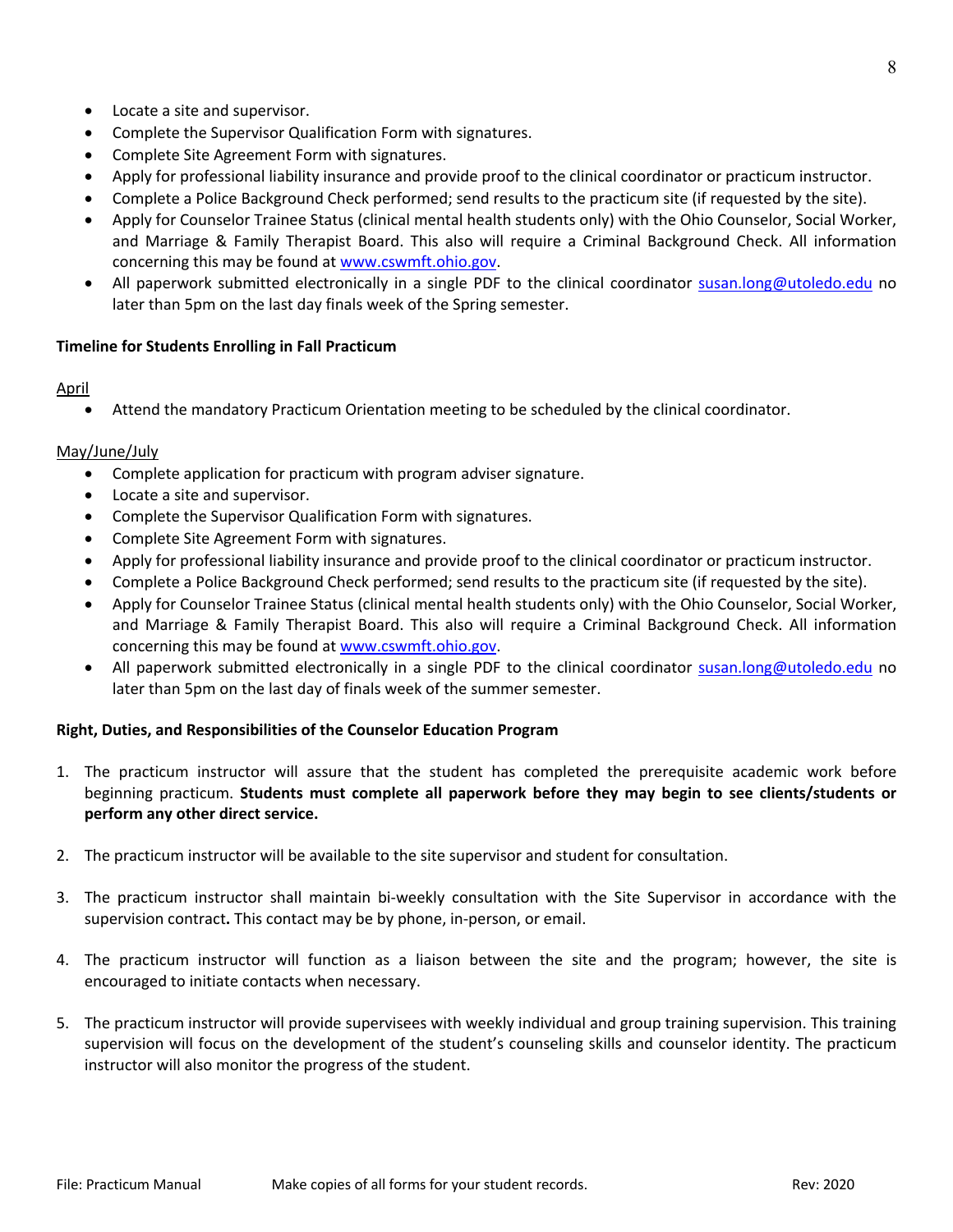- 6. Doctoral students may be assigned to assist the practicum instructor with training supervision, including weekly individual and/or triadic supervision between the practicum student(s) and a doctoral supervisor. Such doctoral students will be under the direct supervision of the practicum instructor.
- 7. The program shall determine the appropriateness of a school or agency as a practicum site.
- 8. The program shall determine the appropriateness of the site supervisor.
- 9. The program may request the termination of a Clinical Experience Site Agreement if the site supervisor does not abide by: (a) ethical standards and practices set forth by the American Counseling Association and/or the American School Counselor Association (b) applicable licensure laws related to supervision.
- 10. The practicum instructor shall have the responsibility to terminate any Clinical Experience Site Agreement where the student's performance is judged to be unsatisfactory, insubordinate, unethical, inappropriate, or harmful to clients. Such action would only be taken after consultation with the student and with representatives of the practicum site.
- 11. The Counselor Education Program reserves the right to amend, change, or otherwise modify its policies regarding the practicum experience from time to time as may be deemed necessary or appropriate.
- 12. The Counselor Education Program may, at its discretion, waive any or all policies on a case-by-case basis when deemed appropriate.
- 13. The practicum grade will reflect the evaluation of both site and university supervisors, with the practicum instructor having the final responsibility for grade assignment.

## **Right, Duties, and Responsibilities of the School/Agency Practicum Site**

- 1. The practicum site shall screen and select practicum students based upon their appropriateness for placement at the school/agency, and their likelihood of success.
- 2. The practicum site shall provide a site supervisor for the practicum. School Counseling Site Supervisors must be Licensed School Counselors. Clinical Mental Health Counseling Site Supervisors must be Licensed Professional Clinical Counselors with Supervisory Endorsement.
- 3. The site supervisor shall orient the practicum student to the policies and procedures of the practicum site and oversee the practicum student's compliance with those policies and procedures.
- 4. The practicum site shall provide experience in the delivery of services appropriate to the educational and ability levels of the practicum student.
- 5. The practicum site will screen practicum students' clients based on the following:

The best clients for school counseling practicum students are those with **normal developmental concerns and/or mild family or school adjustment problems**. Examples might include students who have low self-esteem, test anxiety, relationship problems, peer pressures, or adjustment issues, to mention a few. Students who are suicidal, violent, who have chronic behavior problems, those with mental or emotional disorders, and those involved in custody disputes or victims of abuse are not appropriate for this practicum experience.

The best clients for clinical mental health counseling practicum students are those with **mild to moderate concerns** suitable for short-term treatment such as: academic or career related issues, stress management, parenting issues,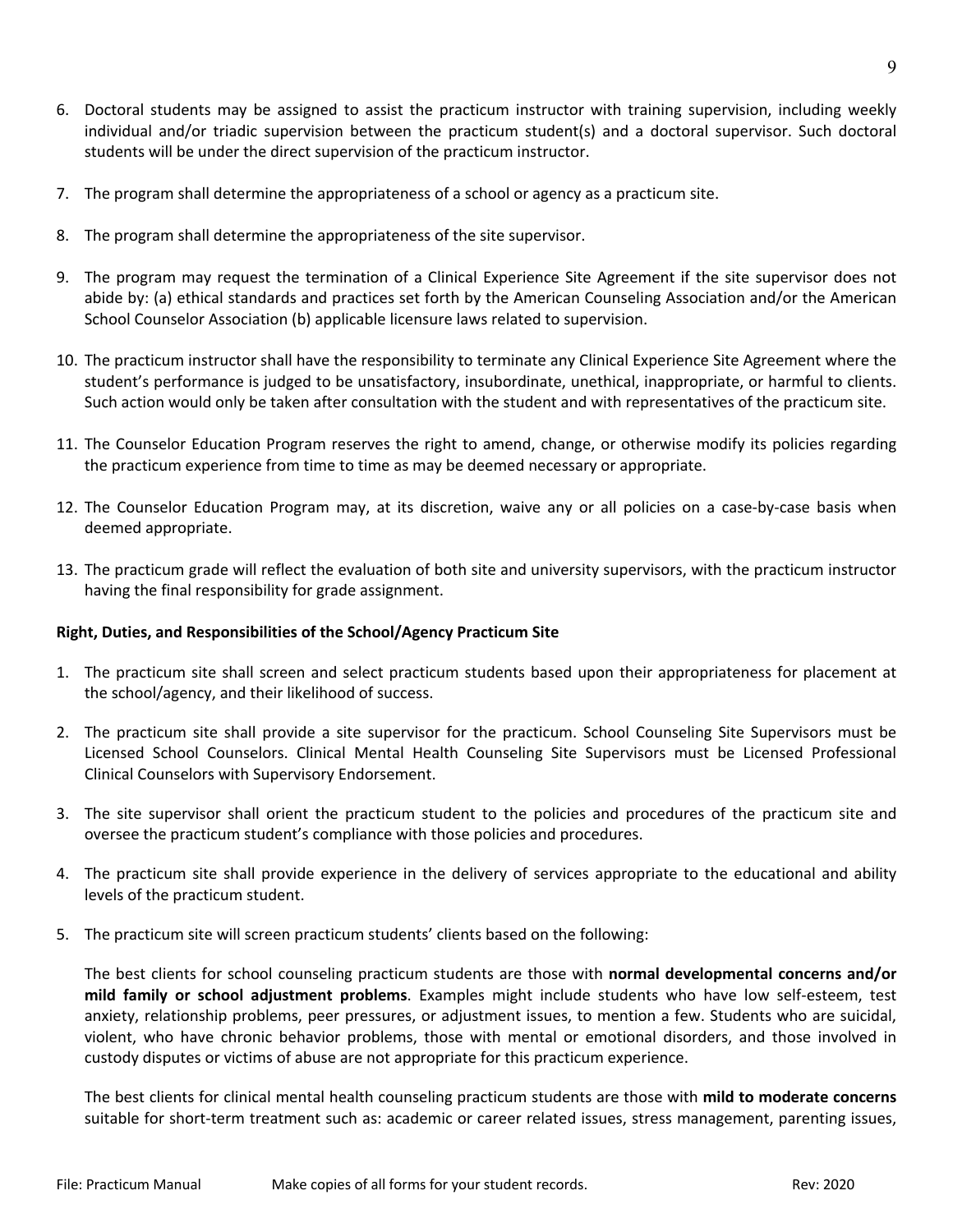grief and separation, life adjustment, self-esteem, and relationship problems. Inappropriate clients would be individuals with serious mental or emotional disorders and those who have tendencies toward suicide or violence.

- 6. The practicum site shall be responsible for informing clients that they will be seen by a practicum student.
- 7. The practicum site supervisor shall be responsible for supervising the practicum student's attainment of the counselor trainee (CT) status that will enable the agency to bill for direct client contact hours.
- 8. The practicum site shall insure sufficient client referrals to meet the needs of the practicum site and those of the practicum student. It is expected that practicum students will obtain at least 40 clock hours of direct individual and group client contact during the course of their practicum.
- 9. The site will provide space, equipment, and supplies as needed by the student to carry out site assignments.
- 10. The site supervisor is responsible for providing an average of one hour per week of individual and/or triadic clinical supervision throughout the practicum. Clinical supervision will focus on necessary counseling interventions to promote client welfare.
- 11. If applicable, the site supervisor is responsible for the development of **program-appropriate audio/video recordings for use in supervision or live supervision of the student's interactions with clients**.
- 12. The site and site supervisor hold ultimate responsibility for the welfare of the practicum student's clients.
- 13. The site is responsible for the student's work under their supervision.
- 14. The site supervisor will complete a midterm and final written evaluation of the student's knowledge, skills, and personal and professional development during the practicum experience. The practicum instructor will provide the format for the written evaluation.
- 15. The site supervisor is strongly encouraged to initiate contact with the university supervisor when there are any questions or concerns regarding the student, expectations, or responsibilities.
- 16. The site supervisor **shall maintain bi-weekly consultation with the practicum instructor** in accordance with the supervision contract. This contact may be by phone, in-person, or email.
- 17. The practicum site may request the termination of a Clinical Experience Site Agreement when the practicum student's performance is in violation of site policies or procedures, or when the practicum student's performance is judged to be unsatisfactory, insubordinate, unethical, inappropriate, or harmful to clients.
- 18. The practicum site agrees to abide by the policies and procedures stated in this manual.
- 19. The practicum site, in its treatment of practicum students, shall abide by the ethical standards and practices set forth by the American Counseling Association and/or the American School Counselor Association.

## **Right, Duties, and Responsibilities of the Practicum Student**

- 1. The student will read the Practicum Manual and attend a mandatory practicum orientation, to be provided by the Counseling Program.
- 2. The student must schedule an appointment with his/her designated academic advisor to sign the Practicum Application Form and complete the Student Evaluation Form. It is the student's responsibility to secure his/her advisor's signature on the practicum application at the time of this meeting.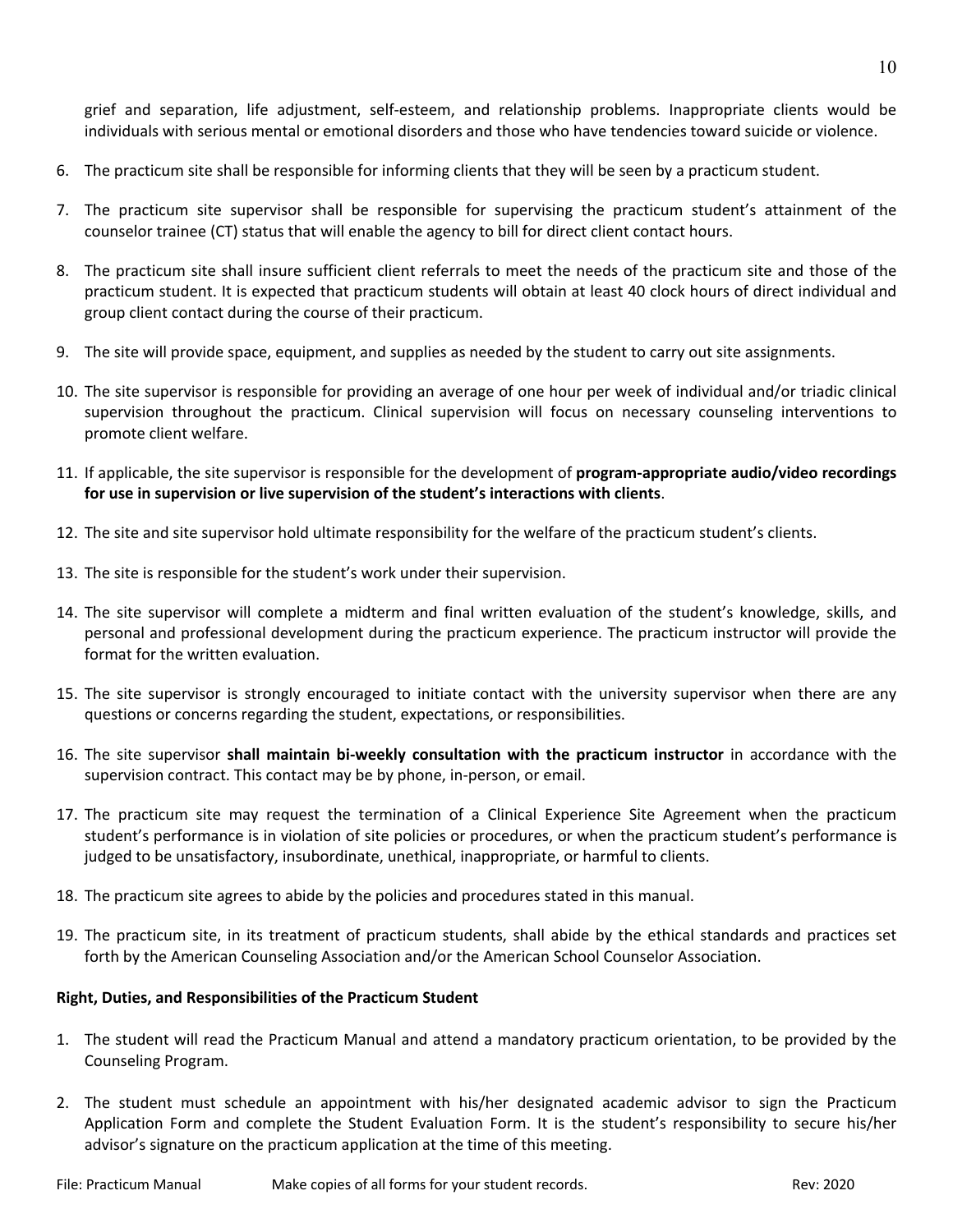- 3. It is the student's responsibility to identify and secure a practicum site **before** enrolling in practicum, submit a Practicum Application, obtain a signed Clinical Experience Site Agreement Form, Supervisor Qualification Form, Supervision Contract Form, and ensure that there is a current Affiliation Agreement Form between the site and the university. While the program may assist the student, the program is not responsible for placement into a practicum site. Students who have not secured a practicum site by the start of the semester in which they are enrolled in practicum may be dropped from the practicum. Students must submit all practicum forms in order to receive instructor permission to register for the practicum class.
- 4. The practicum student must complete and pass a background check (if required by site) prior to the first day of the semester in which the student expects to enroll in Practicum. Students are encouraged to contact The University of Toledo Office of Public Safety Support Services (419-530-4439) no later than 4 weeks prior to the beginning of their Practicum to schedule a fingerprint/background check appointment.
- 5. The practicum student shall at all times conduct his or her behavior in accordance with the policies and procedures of the practicum site, and with the ethical standards of the American Counseling Association (ACA), the American School Counselor Association (ASCA), State of Ohio Laws, and other applicable standards of conduct.
- 6. The practicum student shall maintain a work schedule that has been mutually agreed upon by the student and the on-site supervisor. The student will notify the on-site supervisor of any anticipated absence or necessary schedule change.
- 7. Typically, practicum students see two to three individual clients and at least one group counseling session per week. Practicum students are required to obtain 40 hours of direct client counseling experience over the course of the practicum experience.
- 8. The practicum student shall demonstrate satisfactory knowledge, skills, and attitudes in the applicable competencies on the performance evaluation. The student is expected to be introspective, open, and receptive to feedback, and demonstrate flexibility by making appropriate changes in response to feedback.
- 9. The practicum student shall report any emergency/crisis situations with their clients immediately to their site supervisor and to the practicum instructor.
- 10. The practicum student shall attend individual and group supervision sessions as scheduled.
- 11. The practicum student shall keep accurate records of weekly client contact hours, indirect hours, and supervisory hours.
- 12. The practicum student shall complete all educational plans that may be developed with either their supervisor or the practicum instructor.
- 13. If either the Program or the practicum site terminates the placement, the student has a right to an explanation of the reasons for termination.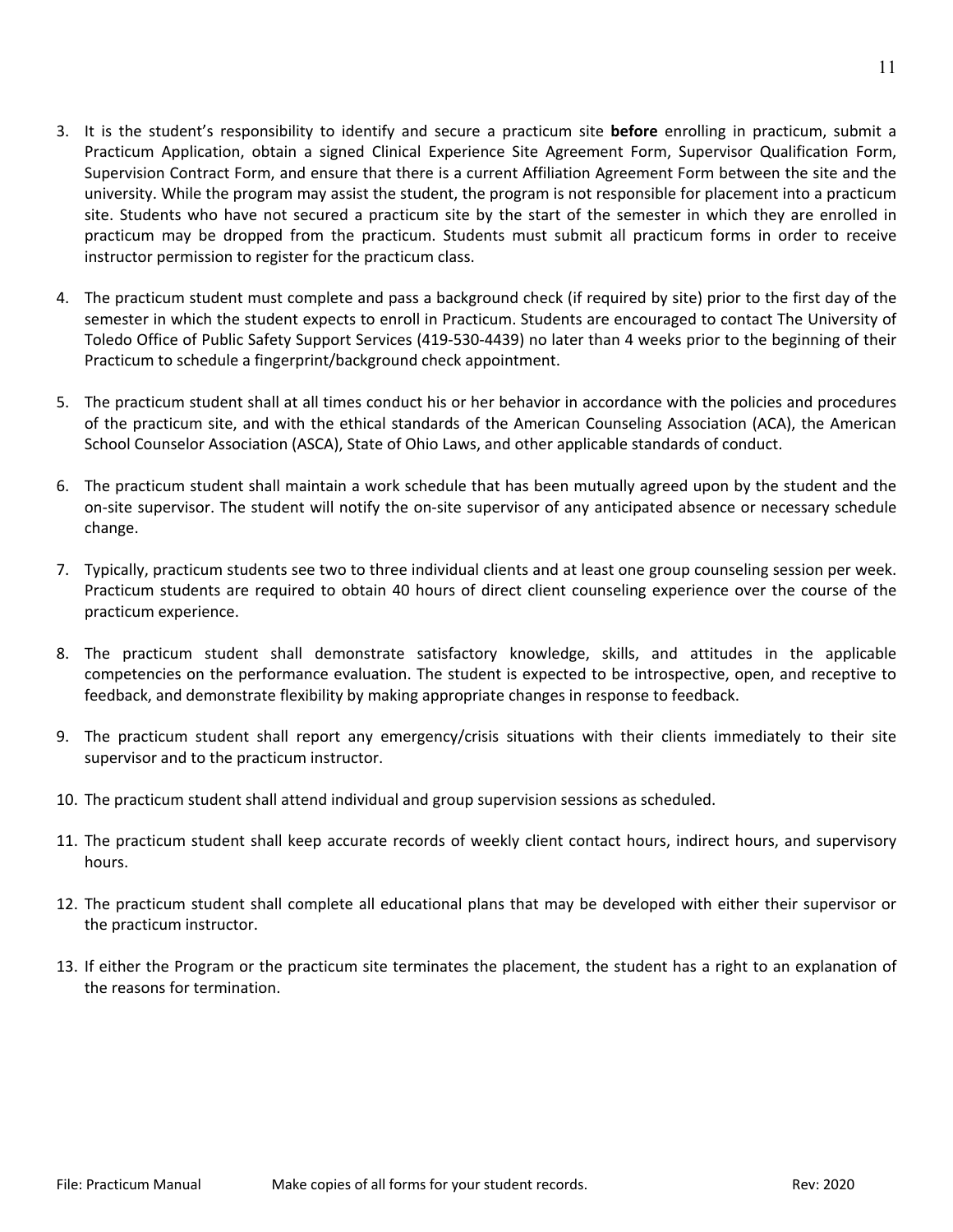

## **Practicum Checklist Counselor Education Program**

**□ Practicum Application:** Practicum requires details of student placement, supervisor(s), and supervisor contact information. Signatures from the student, site supervisor, clinical coordinator, and the university instructor must be included.

**□ Site Agreement Form:** This form ensures all parties acknowledge the roles, responsibilities, expectations of the student and the site as it relates to the practicum experience. Signatures from the student, site supervisor, clinical coordinator, and the university instructor must be included.

□ **Supervisor Qualification Form:** Practicum requires documentation qualifying your supervisor for the experience. Signatures from the student, site supervisor, clinical coordinator, and the university instructor must be included.

□ **Supervision Contract:** Practicum requires supervision of no less than one hour per week. This form serves as verification and description of counseling supervision and agreement thereto.

□ **Professional Liability Insurance:** Practicum requires new documentation of student professional liability insurance in the amount of 1 million dollars per incident and a minimum of 3 million dollars total.

□ **Ethics Review Form:** Practicum requires that students and site supervisors endorse the ACA Code of Ethics (2014), as well as the guidelines specific to their specific placement. Students and site supervisor(s) will review and sign the *Ethical Guidelines* form and submit to the practicum instructor and clinical coordinator for the student's practicum file.

□ **Student Evaluations**: Students are required to submit a **mid-term evaluation** completed by their site supervisor(s). At the end of the semester/exit interview students will submit a **final evaluation** completed by their site supervisor(s).

□ **Student Evaluation of Supervisor**: Students are required to submit a final evaluation of their supervisor to the practicum instructor at the end of the semester/exit interview.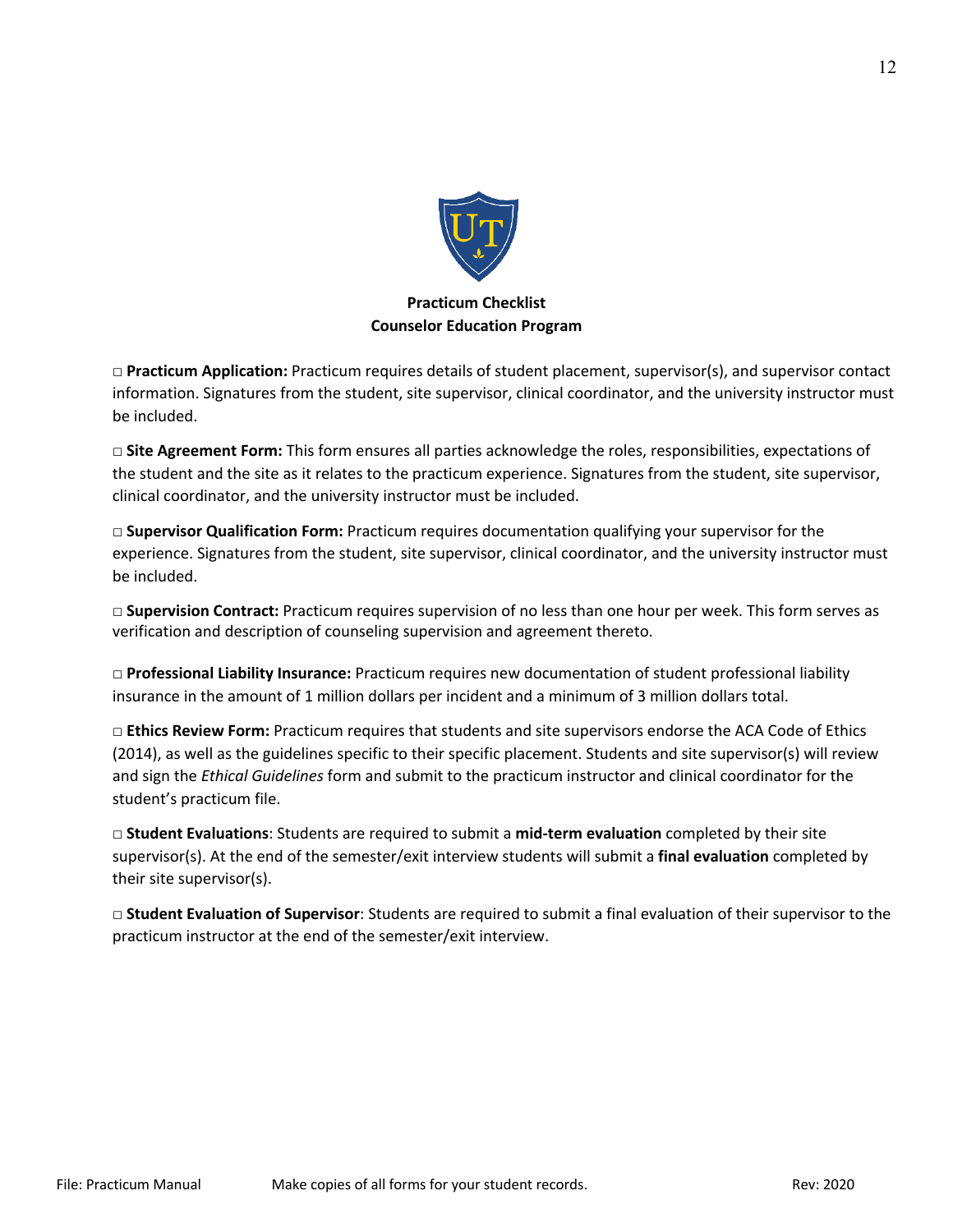

## **Practicum Application Counselor Education Program**

| Student   |                                                          |                   |      |
|-----------|----------------------------------------------------------|-------------------|------|
| Name:     |                                                          | Rocket#           |      |
|           |                                                          | Home Phone        |      |
| Address   |                                                          | #                 |      |
|           |                                                          | <b>Work Phone</b> |      |
|           |                                                          | #                 |      |
|           |                                                          |                   |      |
|           |                                                          |                   |      |
|           |                                                          |                   |      |
|           |                                                          | Cell Phone #      |      |
| Email     |                                                          |                   |      |
| Address   |                                                          |                   |      |
|           |                                                          |                   |      |
|           | <b>Semester:</b> Fall ______ Spring ______               | Summer_____       | Year |
|           |                                                          |                   |      |
|           |                                                          |                   |      |
|           | Do you have an approved program of study on file? Yes No |                   |      |
|           |                                                          |                   |      |
| Advisor's |                                                          |                   |      |

**Advisor Statement:** I have reviewed the student's Practicum Application Form and completed the Student's Evaluation Form.

**Advisor Signature:** \_\_\_\_\_\_\_\_\_\_\_\_\_\_\_\_\_\_\_\_\_\_\_\_\_\_\_\_\_\_\_\_ **Date:** \_\_\_\_\_\_\_\_\_\_\_\_\_\_\_

Name

**Student Statement:** I have been advised, and understand, that all course prerequisites must be successfully completed (B or higher in each course) and Student Professional Liability Insurance secured prior to being accepted into the practicum course. I further understand that my agency/school may require me to obtain an official background check at my expense which is to be sent to the agency/school, not the university. I understand that if I do not complete any of the above requirements and/or fail to submit the necessary

practicum paperwork, I will forfeit my reservation in practicum and be placed on the waitlist for future practicum sections.

| <b>Student Signature:</b> | <b>Date:</b> |  |
|---------------------------|--------------|--|
|                           |              |  |

| Date: |  |
|-------|--|
|       |  |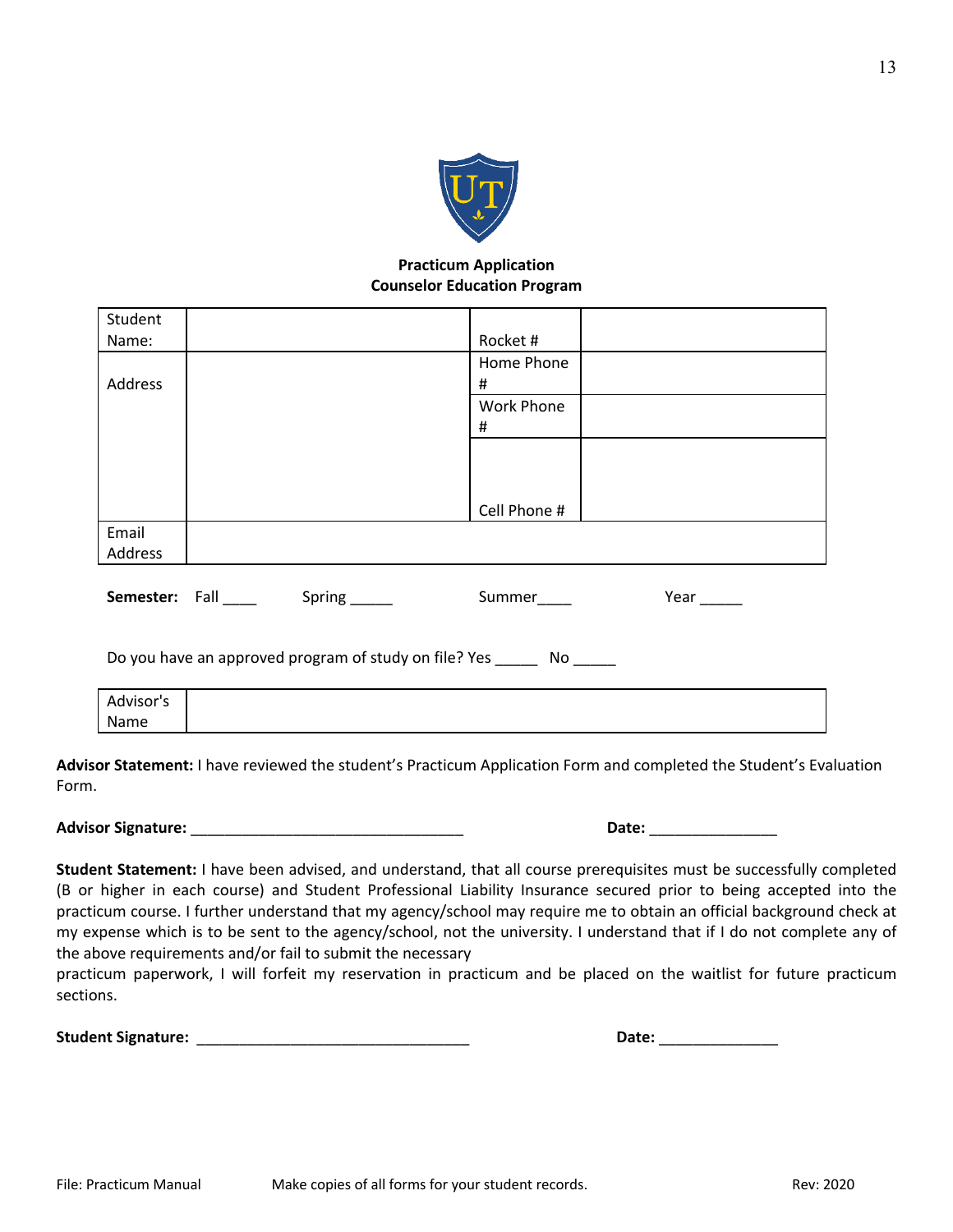

## **Practicum Site Agreement Counselor Education Program**

As a student in the Counselor Education Program, The Counsel of Counsel and Counsel and Counsel and Counsel of E with\_\_\_\_\_\_\_\_\_\_\_\_\_\_\_\_\_\_\_\_\_\_\_\_(**Site Name** ) in order to fulfill the requirements of their clinical experience.

- 1. The school/agency agrees to assign clients to the student trainee and provide experiences in counseling, assessment, and treatment planning and intervention consistent with the trainee's level of training and ability.
- 2. For Practicum experiences, the practicum site will screen practicum students' clients based on the following:

The best clients for school counseling practicum students are those with **normal developmental concerns and/or mild family or school adjustment problems**. Examples might include students who have low self-esteem, test anxiety, relationship problems, peer pressures, or adjustment issues, to mention a few. Students who are suicidal, violent, chronic behavior problems, those with mental or emotional disorders, and those involved in custody disputes, or victims of abuse are not appropriate for this practicum experience.

The best clients for clinical mental health counseling practicum students are those with **mild to moderate concerns** suitable for short-term treatment such as: academic or career related issues, stress management, parenting issues, grief and separation, life adjustment, self-esteem, and relationship problems. Inappropriate clients would be individuals with serious mental or emotional disorders and who have tendencies toward suicide or violence.

- 3. The site and Site Supervisor hold ultimate responsibility for the welfare of the practicum student's clients.
- 4. The school/agency agrees to develop a work schedule and case assignment procedures consistent with the requirements of the clinical experience as specified in the Practicum Manual of the Counselor Education Program.
- 5. The student's role within the school/agency will be that of a trainee and the student shall function under the direct clinical supervision of\_\_\_\_\_\_\_\_\_\_\_\_\_\_\_\_\_\_\_\_\_\_\_\_\_\_\_\_\_\_\_\_\_ (**Site Supervisor's Name, Degree, and Title**) who is qualified to provide supervision for trainees and is usually an employee of the school/agency. The Site Supervisor must meet and maintain academic requirements and licensure and/or certification necessary under state law. In addition, the Site Supervisor must have a minimum of two years of experience as a counselor.
- 6. The Site Supervisor agrees to provide an average of 1 hour of face-to-face, individual and/or triadic supervision per week.
- 7. The Site Supervisor agrees to observe the practicum student's interactions with clients by either direct observation, and/or audio/video tape in order to assess student development.
- 8. The Site Supervisor agrees to maintain bi-weekly contact with the practicum instructor in accordance with the supervision contract.
- 9. The Site Supervisor agrees to complete a midterm and final evaluation of the trainee on a form to be provided by the Program.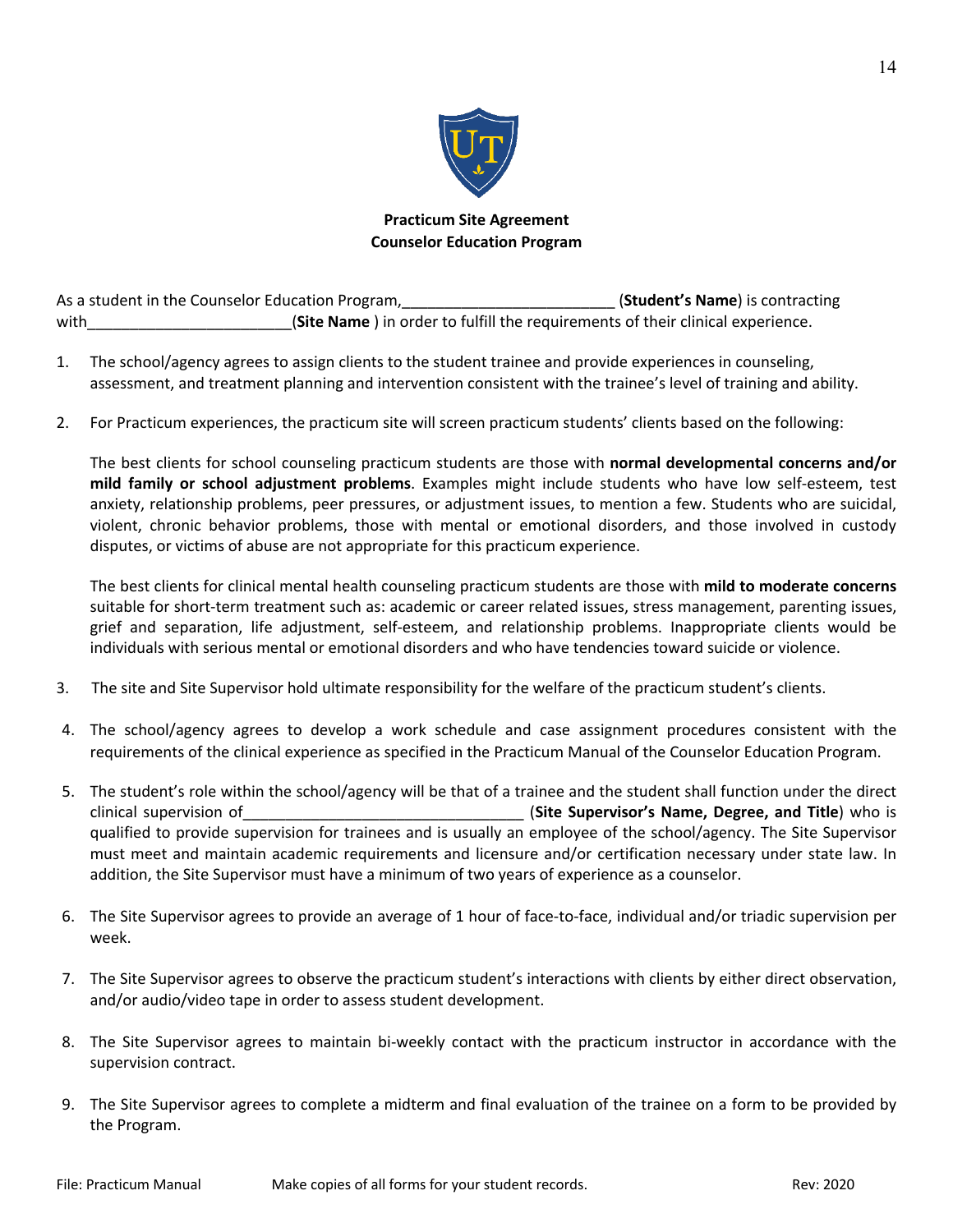- 10. The trainee shall function as a member of the program's/agency's staff consistent with his or her level of training and ability. In exchange, the trainee agrees to abide by and conform his or her behavior to school/agency policies and procedures and to perform in a professional and ethical manner. However, it is understood and agreed by the trainee and school/agency that this Agreement does not give rise to an employment relationship between the trainee and school/agency and the trainee is not entitled to any employee benefits as a result of this Agreement.
- 11. The trainee agrees to obtain at his or her own expense professional liability insurance (minimum \$1,000,000 each incident, \$3,000,000 aggregate) prior to starting his or her clinical experience and to maintain such insurance throughout his or her clinical experience except where such requirements are waived by the school/agency in writing. The student will provide proof of insurance to the Site Supervisor and to the UT Practicum Instructor.
- 12. The Program reserves the right to withdraw a trainee from his/her clinical experience placement when, in the Program's judgment, the experience does not meet the needs of the trainee.
- 13. The school/agency may resolve any problem situation in favor of clients' welfare and may take the client assignment from the trainee. If deemed necessary by the school/agency, the trainee may be removed from the school/agency and required to withdraw from the clinical experience site.
- 14. Note that nothing in this document supersedes the Affiliation Agreement.

\_\_\_\_\_\_\_\_\_\_\_\_\_\_\_\_\_\_\_\_\_\_\_\_\_\_\_\_\_\_\_\_\_\_\_\_\_\_\_\_ \_\_\_\_\_\_\_\_\_\_\_\_\_\_

\_\_\_\_\_\_\_\_\_\_\_\_\_\_\_\_\_\_\_\_\_\_\_\_\_\_\_\_\_\_\_\_\_\_\_\_\_\_\_\_ \_\_\_\_\_\_\_\_\_\_\_\_\_\_

\_\_\_\_\_\_\_\_\_\_\_\_\_\_\_\_\_\_\_\_\_\_\_\_\_\_\_\_\_\_\_\_\_\_\_\_\_\_\_\_ \_\_\_\_\_\_\_\_\_\_\_\_\_\_

15. This agreement will commence on the community of the community and will terminate on \_\_\_\_\_\_\_\_\_\_\_\_\_\_\_\_\_\_\_\_\_\_\_\_\_\_. This agreement is subject to renegotiation or termination upon written receipt of fifteen (15) day notice by either party. Any amendments or changes to the agreement prior to its expiration must be mutually agreeable to all parties who are signatories to the Agreement.

## **Site Representative Signature Date**

(e.g., Principal, Site Administrator, Clinical Director)

**Site Supervisor Signature Date**

**Trainee (Student) Signature Date**

I have received, read, and understand the Practicum Manual for the Counselor Education Program.

**Site Supervisor Initials Contract Contract Proportional Proportional Proportional Proportional Proportional Proportional Proportional Proportional Proportional Proportional Proportional Proportional Proportional Proport** 

**Trainee Initials** \_\_\_\_\_\_\_\_\_\_\_\_\_\_\_\_\_\_\_ Date \_\_\_\_\_\_\_\_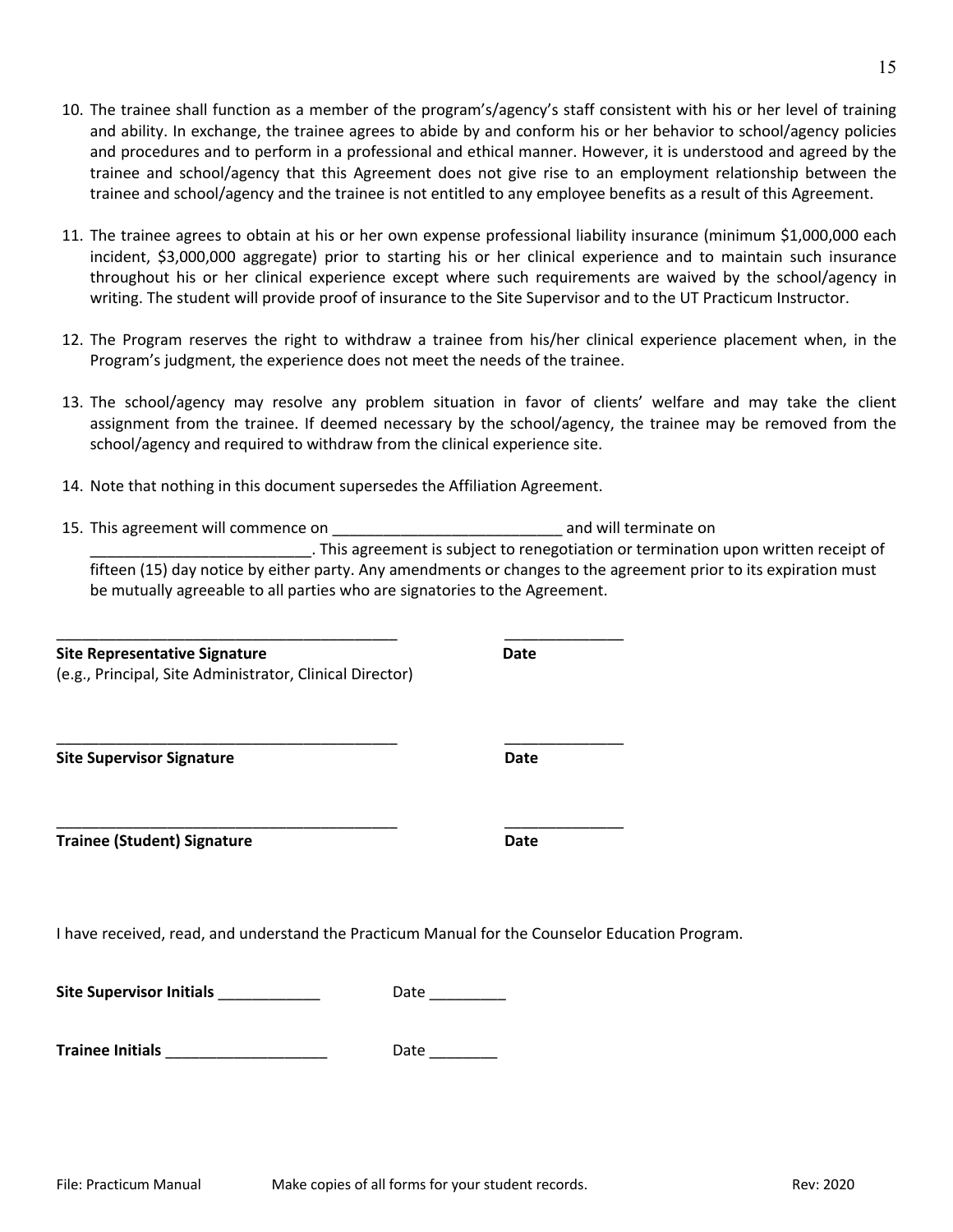

## **Supervisor Qualification Form Counselor Education Program**

## **Practicum Student Name**: \_\_\_\_\_\_\_\_\_\_\_\_\_\_\_\_\_\_\_\_\_\_\_\_\_\_\_\_\_\_\_\_\_\_\_\_\_\_\_\_\_\_\_\_\_\_\_\_

| Name:           |                                       |                        |  |
|-----------------|---------------------------------------|------------------------|--|
|                 |                                       |                        |  |
| Title:          |                                       |                        |  |
| <b>Business</b> |                                       |                        |  |
| Address:        |                                       |                        |  |
|                 |                                       |                        |  |
| Phone:          |                                       | 2 <sup>nd</sup> Phone: |  |
|                 |                                       |                        |  |
| Fax:            |                                       | Email:                 |  |
|                 | Scope or type of activities provided: |                        |  |
|                 |                                       |                        |  |
|                 |                                       |                        |  |

## **Licenses:**

|         | State and/or Agency     | License | Date    |
|---------|-------------------------|---------|---------|
| License | <b>Awarding License</b> | Number  | Awarded |
|         |                         |         |         |
|         |                         |         |         |
|         |                         |         |         |
|         |                         |         |         |
|         |                         |         |         |
|         |                         |         |         |

## **Certifications:**

|               | State and/or Agency  | Certificate | Date    |
|---------------|----------------------|-------------|---------|
| Certification | Awarding Certificate | Number      | Awarded |
|               |                      |             |         |
|               |                      |             |         |
|               |                      |             |         |
|               |                      |             |         |
|               |                      |             |         |
|               |                      |             |         |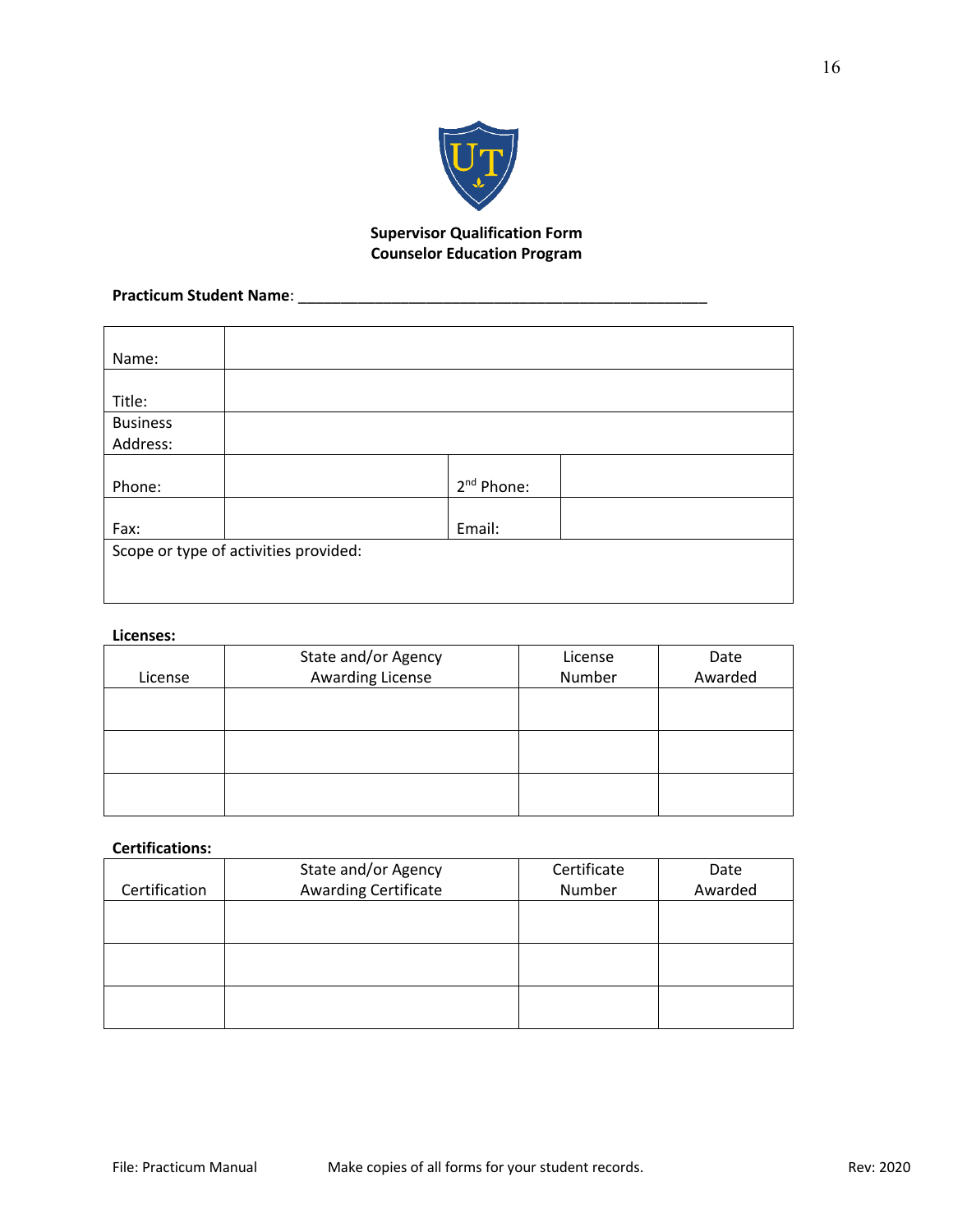## **Degrees (most recent first):**

| Degree | <b>College or University</b> | Program of<br>Study | Date<br>Awarded |
|--------|------------------------------|---------------------|-----------------|
|        |                              |                     |                 |
|        |                              |                     |                 |
|        |                              |                     |                 |

## **Work Experience (most recent first):**

|       |                       | Starting | Ending |
|-------|-----------------------|----------|--------|
| Title | Agency or Institution | Date     | Date   |
|       |                       |          |        |
|       |                       |          |        |
|       |                       |          |        |
|       |                       |          |        |
|       |                       |          |        |
|       |                       |          |        |

**Other Relevant Training:**

**Supervisor Signature:** \_\_\_\_\_\_\_\_\_\_\_\_\_\_\_\_\_\_\_\_\_\_\_\_\_\_\_\_\_\_\_ **Date:** \_\_\_\_\_\_\_\_\_\_\_\_\_\_\_\_\_\_

| Date: |  |
|-------|--|
|       |  |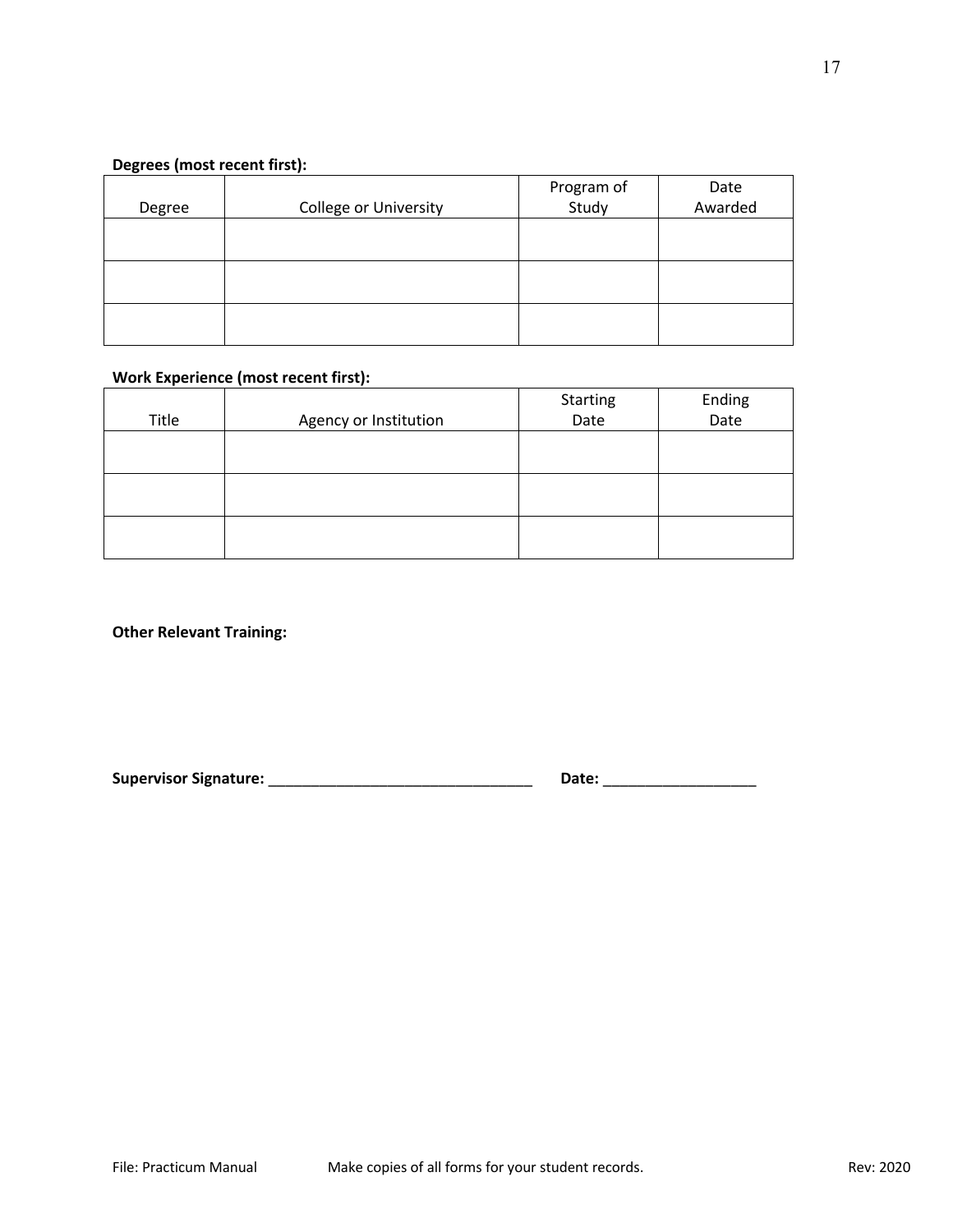

## **Practicum Supervision Contract Counselor Education Program**

This contract serves as verification and a description of the counseling supervision provided by \_\_\_\_\_\_\_\_\_\_\_\_\_\_\_(**Site Supervisor Name**) to\_\_\_\_\_\_\_\_\_\_\_\_\_\_(**Supervisee Name**) in the practicum (**Type: School or Clinical Mental Health Counseling)** for the \_\_\_\_\_\_\_\_\_\_\_\_\_\_\_semester of 20\_\_\_\_\_\_\_\_\_.

**Purpose, Goals, and Objectives:** The purpose of supervision is to enhance the Supervisee's counseling skills and promote development of the Supervisee's competence and professional identity.

**Context of Supervision:** The supervisee will meet with the field placement site supervisor on a weekly basis for an average of one hour per week until the end of the semester. This weekly interaction may be individual and/or triadic supervision which will include biweekly consultation with the university instructor.

**Method of Evaluation:** The supervisor will evaluate the counseling skills of the Supervisee on an ongoing basis through weekly face-to-face supervision in order to assist the professional development of the Supervisee. The supervisor will complete Midterm and Final Evaluations of the practicum student. The Supervisor will keep the faculty instructor apprised of the student's progress and will notify the faculty instructor of any concerns. The faculty instructor is responsible for assigning the final grade in the Counseling Practicum.

## **Duties and Responsibilities of the Supervisor:**

- The site Supervisor shall screen and select appropriate clients based on the developmental and skills level of the Supervisee.
- The Supervisor shall be responsible for informing clients that they will be seen by a practicum student.
- The Supervisor shall insure sufficient client referrals to meet the needs of the practicum student. It is expected that practicum students will obtain at least 40 hours of direct individual and group client contact during the course of their practicum.
- The Supervisor is responsible for providing an average of one hour per week of clinical supervision for the practicum student and be available for consultation. Clinical supervision will focus on necessary counseling interventions to promote client welfare.
- The Site Supervisor agrees to observe the practicum student's interactions with clients by either live observation and/or audio/video tape in order to assess student development.
- The site and site Supervisor hold ultimate responsibility for the welfare of the practicum student's clients.
- The Supervisor will complete a final written evaluation of the student's knowledge, skills, and personal and professional development during the practicum experience. The practicum instructor will provide the format for the written evaluation.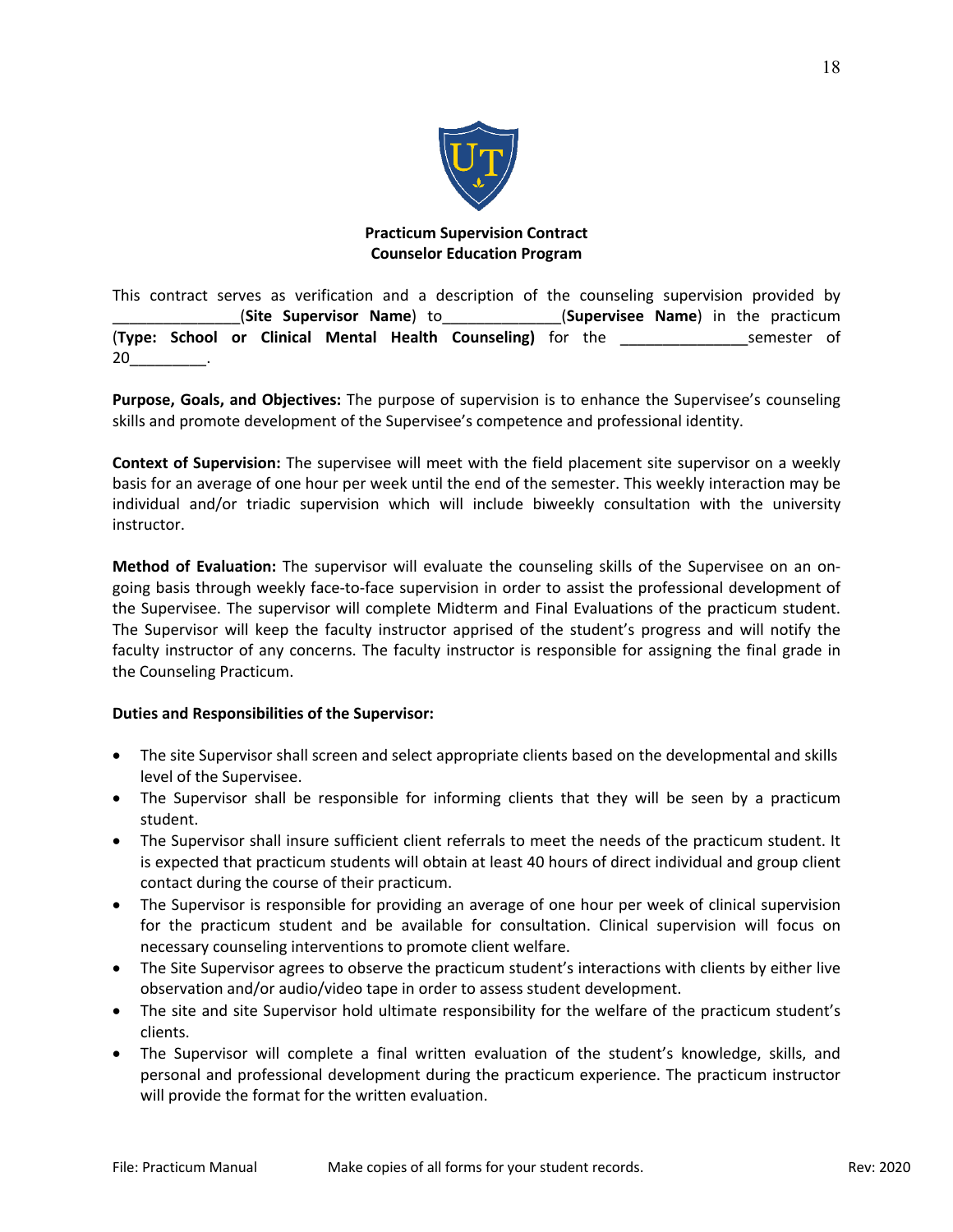• The Supervisor and faculty instructor will engage in biweekly consultation and the Supervisor will initiate contact with the faculty instructor when there are any questions or concerns regarding the student, expectations, or responsibilities.

#### **Duties and Responsibilities of the Practicum Student Supervisee:**

- The supervisee shall at all times conduct his or her behavior in accordance with the policies and procedures of the practicum site, and with the ethical standards of the American Counseling Association (ACA), the American School Counselor Association (ASCA), State of Ohio Laws, and other applicable standards of conduct.
- The supervisee shall maintain a work schedule that has been mutually agreed upon by the supervisee and the supervisor. The supervisee will notify the Supervisor of any anticipated absence or necessary schedule change.
- The supervisee shall demonstrate satisfactory knowledge, skills, and attitudes in the applicable competencies identified on the performance evaluation. The supervisee is expected to be introspective, open, and receptive to feedback, and demonstrate flexibility by making appropriate changes in response to feedback.
- The supervisee shall report any emergency/crisis situations with their clients immediately to their site Supervisor and to the faculty instructor.
- The supervisee shall attend individual and group supervision sessions as scheduled.
- The supervisee shall keep accurate records of weekly client contact hours, indirect hours, and supervisory hours.

**Terms of the Contract:** This contract is subject to revision at any time, upon the request of the Supervisor or Faculty Instructor. A formal review of the contract will be made at the midterm of the semester, and revisions will be made only with consent of the Supervisee and Supervisor. **I have read and agree to the terms set forth in this contract.**

| <b>Site Supervisor</b>                                              |    | <b>Date</b> |  |
|---------------------------------------------------------------------|----|-------------|--|
| <b>Practicum Student</b>                                            |    | <b>Date</b> |  |
| This contract is in effect from<br>Date of revision or termination: | to |             |  |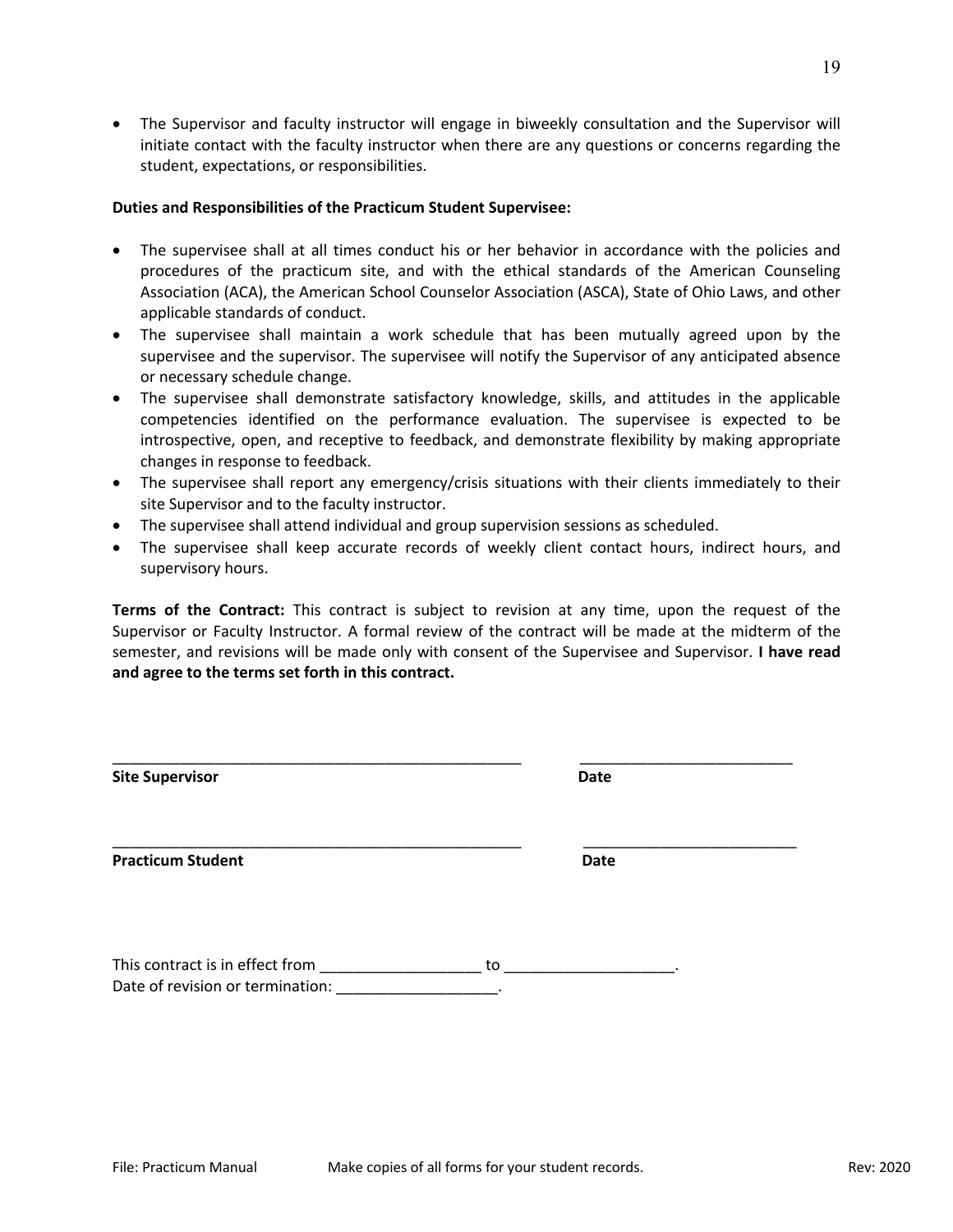

## **Counseling Skills & Techniques Competency Scale Counselor Education Scale**

| <b>Student Name:</b>                                           |                    | Date:                                        |  |             |
|----------------------------------------------------------------|--------------------|----------------------------------------------|--|-------------|
| <b>Field Experience:</b> $\Box$ Practicum or $\Box$ Internship |                    | <b>Semester:</b> $\Box$ Spring $\Box$ Summer |  | $\Box$ Fall |
| <b>Rating Type:</b> $\Box$ Supervisor                          | $\Box$ Self-Rating |                                              |  |             |

**The following core areas and associated criteria is used to rate students counseling skills:** (1) Counseling Process; (2) Empathy Skills; (3) Behavioral Elements; (4) Counselor Dynamics; (5) Professionalism

**Rating Scale (compared to developmental group):** (1) Needs Improvement; (2) Skill application appropriate for development level; (3) Area of Strength; (4) Not Demonstrated

## **1) Counselling Process:**

| Rating | Skill |                                                                                      |
|--------|-------|--------------------------------------------------------------------------------------|
|        |       | A. Identifies the central issues(s): names important concerns of the client          |
|        |       | Identifies the core affect: names the central feeling(s) experienced by client.      |
|        |       | C. Explores and tracks: counselor stays with the client cognitively and affectively. |

## **2) Basic Counseling Skills:**

| Rating | <b>Skill</b> |                                                                                      |
|--------|--------------|--------------------------------------------------------------------------------------|
|        |              | A. Encouragers: counselor uses minimal encouragers to communicate to the client      |
|        |              | that the counselor is listening- without interrupting the client's discourse.        |
|        |              | B. Key words: counselor identifies key words that the client uses and emphasizes     |
|        |              | them by including them in counselor response.                                        |
|        | C.           | Paraphrasing/Reflection: from statement and non-verbals, the counselor               |
|        |              | accurately describes the client's issues, affect, and behavior (content, feelings,   |
|        |              | process, non-verbals).                                                               |
|        |              | D. Summarizing: the counselor combines to or more of the client's cognitions,        |
|        |              | feelings, and/or behaviors into a general statement                                  |
|        | Е.           | Immediacy: the counselor addresses the client's behavior in the present.             |
|        | F.           | Accurate Empathy: the counselor demonstrates the ability to understand the           |
|        |              | client's frame of reference; counselor responses are interchangeable with client     |
|        |              | emotional expression client in such a way as to express feelings at a level deeper   |
|        |              | than the client can express themselves.                                              |
|        |              | G. Verbosity: the counselor speaks when it is necessary and does not inappropriately |
|        |              | interrupt the client or verbally dominate the session.                               |
|        | Н.           | Strengths Based: the counselor recognizes the client's strengths and synthesizes     |
|        |              | them into the session.                                                               |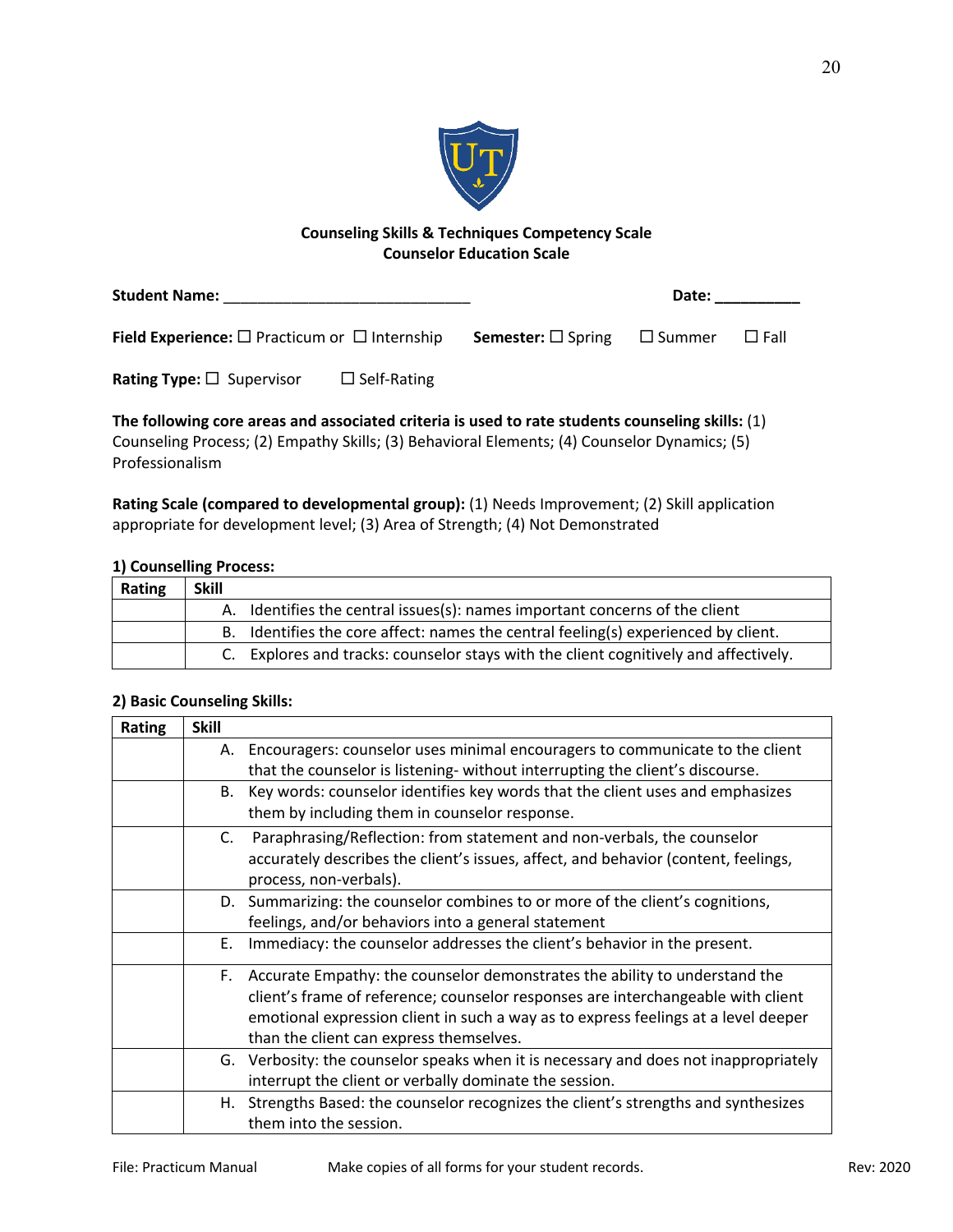## **3) Behavioral Elements:**

| <b>Rating</b> | <b>Skill</b> |                                                                                           |
|---------------|--------------|-------------------------------------------------------------------------------------------|
|               |              | A. Physical Presence: the counselor's body posture, facial expression, and gestures       |
|               |              | are natural and congruent with the client.                                                |
|               |              | B. Activity Level: the counselor maintains an appropriate level of activity as related to |
|               |              | client activity level. This will include non-verbals, physical movement, vocal tone,      |
|               |              | and rate of speech.                                                                       |

# **4) Counselor Dynamics:**

| <b>Rating</b> | <b>Skill</b> |                                                                                    |
|---------------|--------------|------------------------------------------------------------------------------------|
|               | А.           | Non-Defensive: the counselor gives and received feedback interactively with        |
|               |              | clients, peers, and supervisors in an appropriate and professional manner.         |
|               | В.           | Objectivity: the counselor has sufficient control over their own feelings and      |
|               |              | values as such that their personal issues do not influence the counseling session. |
|               | C.           | Supportive/Unconditional Positive Regard: the counselor makes statements that      |
|               |              | accept the client's thoughts, behaviors, and feelings as they are.                 |
|               | D.           | Genuineness: the counselor's responses are sincere.                                |
|               | Е.           | Respect for Cultural Needs & Differences: the counselor shows appreciation and     |
|               |              | understanding of cultural needs and differences.                                   |
|               | F.           | Probes/Questions: the counselor statements result in the client providing          |
|               |              | additional information about their cognitions, behaviors, and feelings. Questions  |
|               |              | are only used in a limited and facilitative manner.                                |
|               |              | G. Challenges: counselor properly notices discrepancies and confronts clients as   |
|               |              | appropriate.                                                                       |

## **5) Professionalism:**

| Rating | <b>Skill</b> |                                                                                       |
|--------|--------------|---------------------------------------------------------------------------------------|
|        |              | A. Arrives to supervision on time; notifies supervisor in a timely manner about any   |
|        |              | attendance challenges or delays that may impact supervision attendance.               |
|        | В.           | Actively participates in individual or group supervision. Supervisee is appropriately |
|        |              | prepared with recordings and analysis of sessions as needed.                          |
|        |              | Dresses professionally with clients.                                                  |
|        | D.           | Supervisee is open to feedback and demonstrates willingness to implement              |
|        |              | feedback in their counseling sessions. Provides constructive feedback to peers        |
|        |              | (group only).                                                                         |
|        | E.           | Maintains relevant client case notes; demonstrates understanding of documenting       |
|        |              | counseling sessions relevant to site requirements                                     |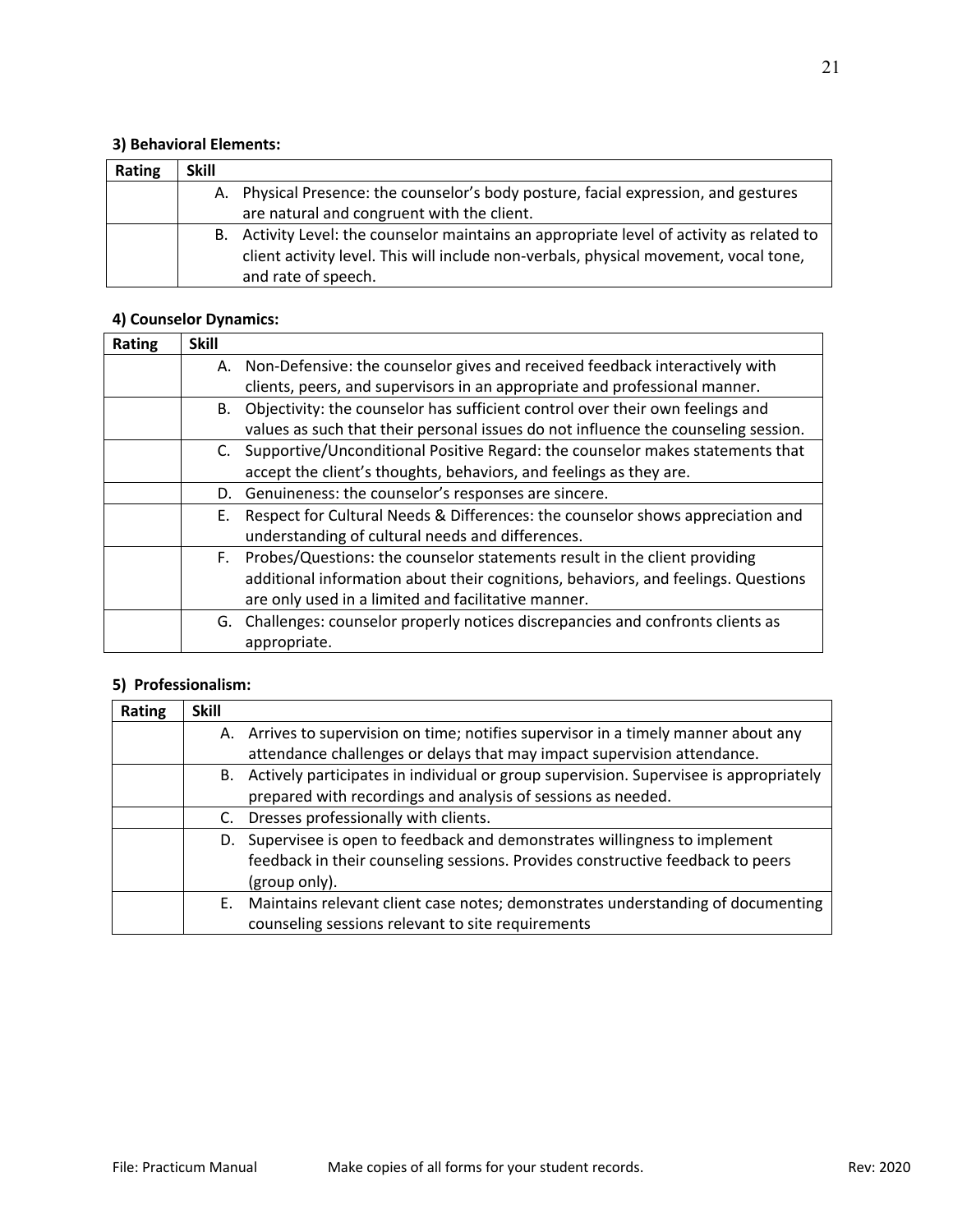**Supervisee Goals for Improvement**: Students will select three areas to focus on thorough the next evaluation training process. Include the skill and your plan for improving the skill(s).

1.

2.

3.

**Additional Comments:** 

**Student Signature:** \_\_\_\_\_\_\_\_\_\_\_\_\_\_\_\_\_\_\_\_\_\_\_\_ **Date:** \_\_\_\_\_\_\_\_\_\_\_\_\_\_

**Supervisor Signature (if applicable):** \_\_\_\_\_\_\_\_\_\_\_\_\_\_\_\_\_\_\_\_\_\_ **Date:** \_\_\_\_\_\_\_\_\_\_\_\_\_\_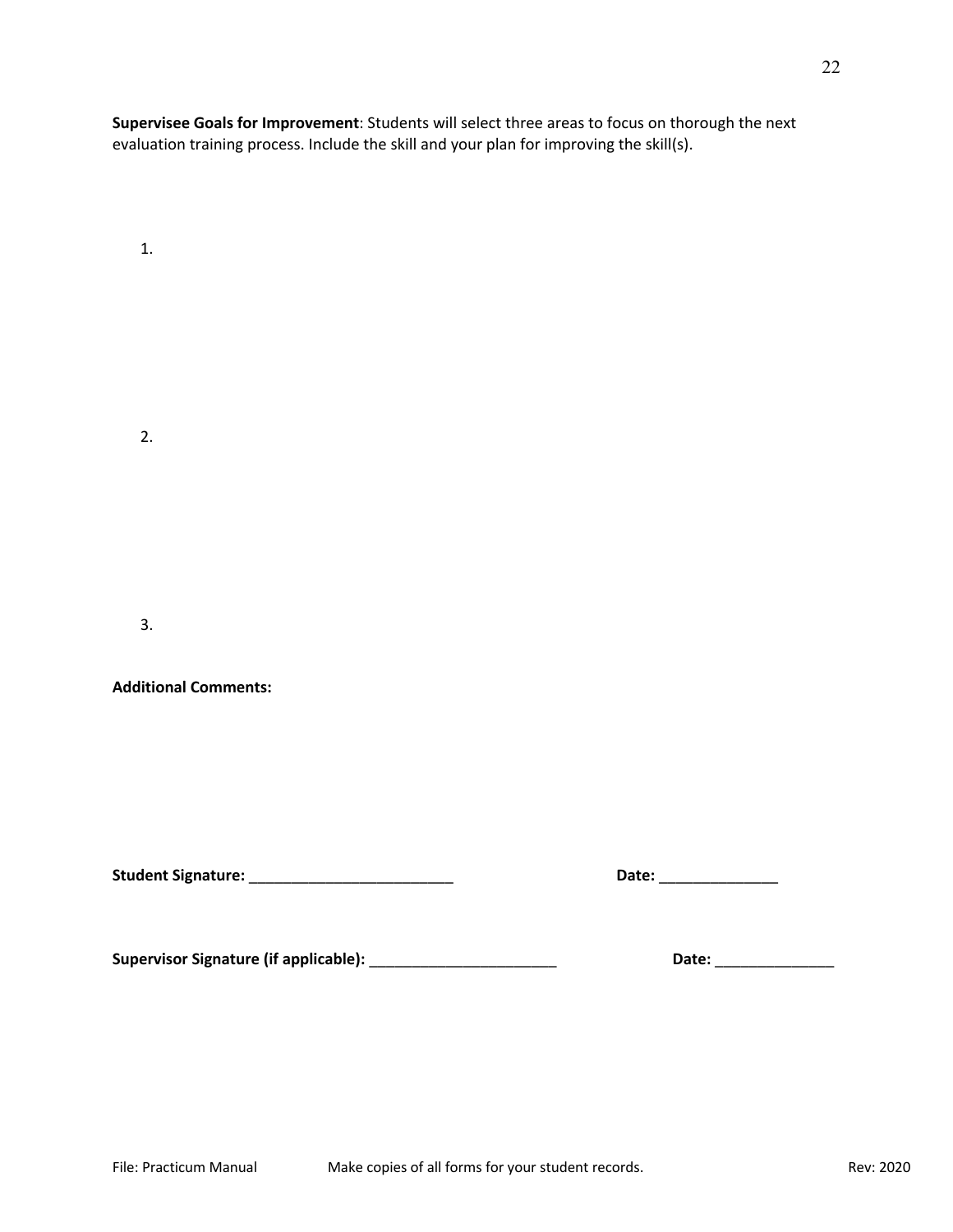

## **Ethics Review Form Counselor Education Program**

Students enrolled in a practicum or internship experiences are expected to adhere to the ethical guidelines set forth by the American Counseling Association (ACA) in the 2014 *Code of Ethics*. Students' actions should be consistent with the spirit of the ethical guidelines within the ACA *Code of Ethics*. Students are also expected to learn and adhere to the guidelines specific to their placement site. Students should contact their site supervisor or instructor with any questions or concerns about ethics or professional conduct during their practicum or internship. The following list of ethical principles is not exhaustive and should be considered the minimum standard of ethical practice for students to adhere:

**Professional Disclosure Statement and Professional Competence:** Students will explicitly state their status as a counseling student/counselor trainee, whom is under supervision, to clients/students at the outset of the counseling relationship. They will accurately represent their training, qualifications, and time limitations to providing services as a practicum or internship student. Students will recognize their limitations to training and abilities and must not exceed these at any time. Students will actively seek supervision and consultation with their site supervisor and university supervisor when such instances arise.

**Impairment and Self-Care:** Students will monitor themselves for signs of physical, mental, and emotional impairment and refrain from offering services when impaired. Students should seek assistance when impaired and limit, suspend, or terminate their professional responsibilities until it is determined safe to resume professional responsibilities. In addition, students will engage in self-care practices to maintain and promote their personal wellness to best meet their professional responsibilities.

**Confidentiality and Privacy:** Students will maintain awareness and sensitivity regarding the cultural meanings of confidentiality and privacy. Students will communicate the parameters of confidentiality and privacy to clients/students in a culturally competent manner. Students will protect the confidential information of clients/students and disclose information only with sound legal or ethical justification. Students should be familiar with the confidentiality procedures of their site placement and the laws of the state.

**Dual Relationships and Prohibited Noncounseling Roles and Relationships:** Students will refrain from providing services to persons with whom the student is previously or currently involved in other types of relationships. Under no circumstance shall a student engage in any sexual and/or romantic with current clients, their romantic partners, their family members, or with persons whom they have had a previous sexual and/or romantic relationship. Students do not condone or subject any person to any form of sexual harassment.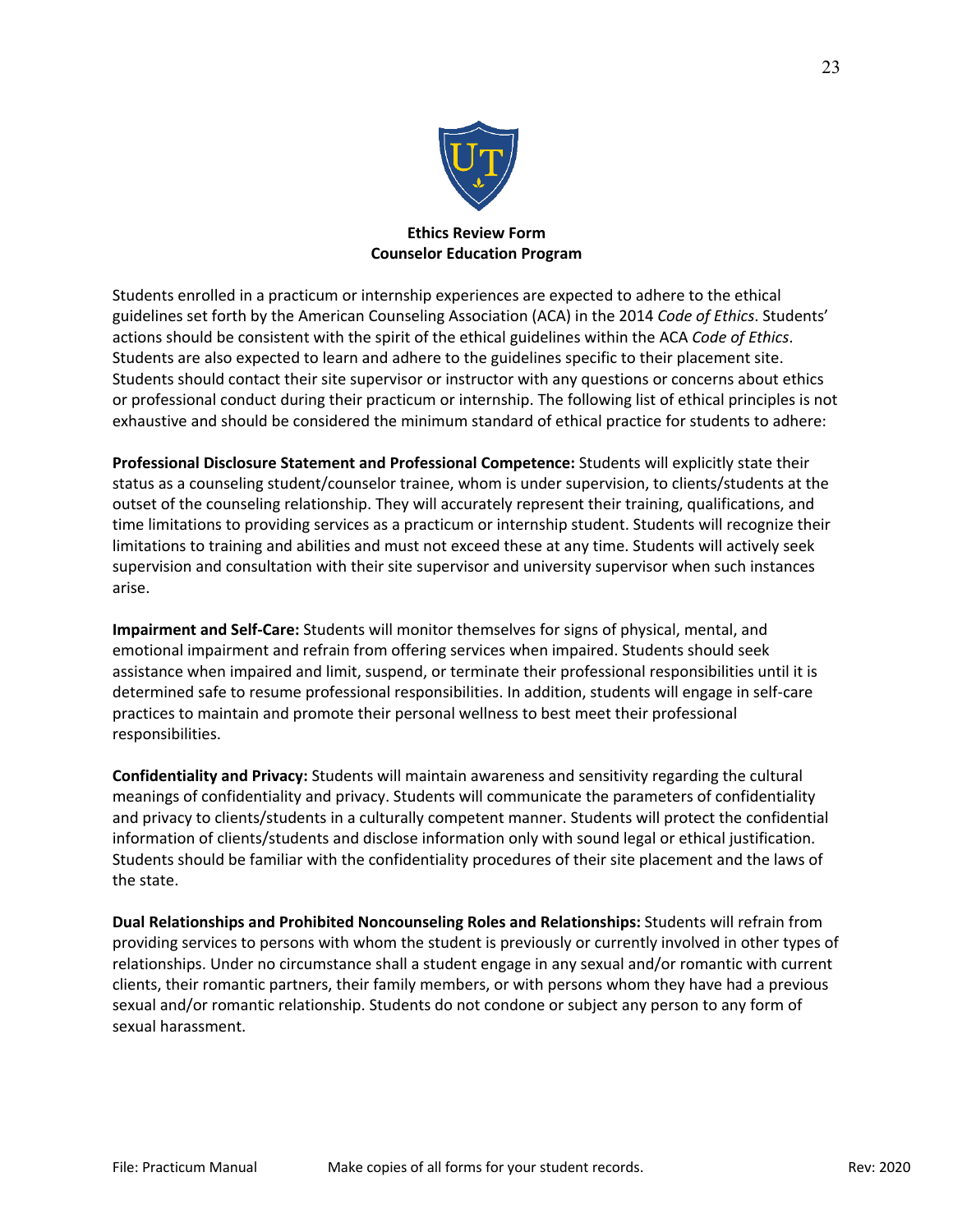**Records and Documentation:** Students will ensure the accurate and timely documentation of clients/student services and progress. If amendments are made to records and documentation, students will communicate the rationale for amendment and follow site specific policies as advised.

**Ethics Discussion with Site Supervisor:** Students and site supervisor(s) must discuss the ethical standards of professional conduct prior to the student engaging in any direct contact with clients/students and at any time throughout the students counseling experience at the site.

By signing below the student agrees to adhere to the above guidelines as well as the complete *Code of Ethics* (ACA, 2014). The site supervisor's signature indicates that ethical discussions with the student have taken place prior to working with any clients/students.

**Student Signature:** \_\_\_\_\_\_\_\_\_\_\_\_\_\_\_\_\_\_\_\_\_\_\_\_\_\_\_\_\_\_\_\_ **Date:** \_\_\_\_\_\_\_\_\_\_\_\_\_\_

| <b>Date:</b> |
|--------------|
|              |

**Site Supervisor Signature:** \_\_\_\_\_\_\_\_\_\_\_\_\_\_\_\_\_\_\_\_\_\_\_\_\_\_ **Date:** \_\_\_\_\_\_\_\_\_\_\_\_\_\_

| Date: |  |  |  |
|-------|--|--|--|
|       |  |  |  |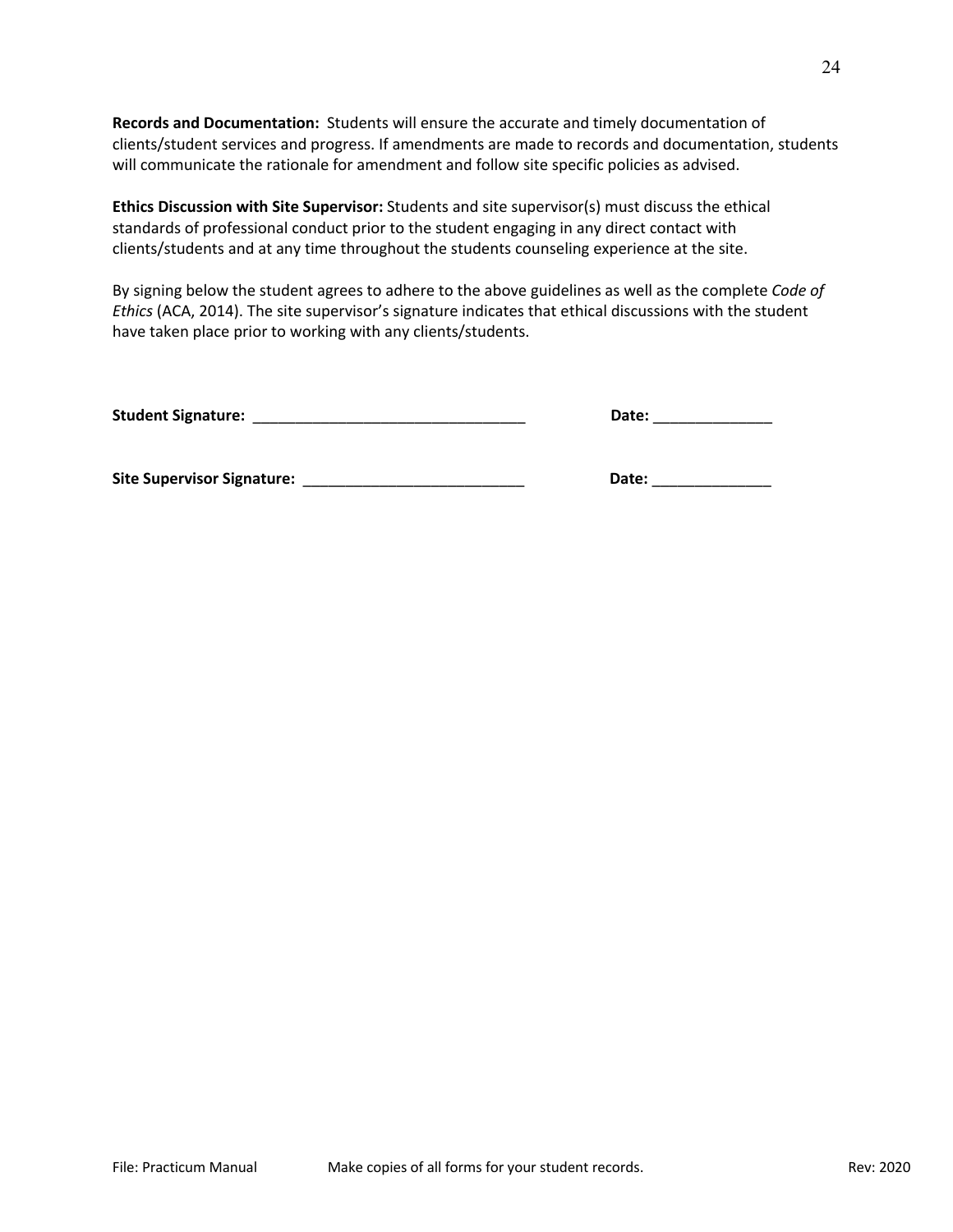

## **Weekly Supervision Log Counselor Education Program**

**Student:** 

**For the week of**: \_\_\_\_\_\_\_\_\_\_\_\_\_\_\_\_\_ to \_\_\_\_\_\_\_\_\_\_\_\_\_\_\_\_\_

**Field Experience:** □ Practicum or □ Internship

**Counseling Type:** □ Clinical Mental Health or □ School

**Supervisor Type:** □ Site Supervisor or □ Doctoral Student Supervisor

**Directions:** The site supervisor and student are to complete this form weekly during clinical supervision. Student should retain a form to be turned into their university supervisor. Site supervisors may wish to make a copy for their own records. It is expected that students will develop and gain mastery of skills over the course of the semester.

**A:** Functions extremely well and/or independently

- **B:** Functions adequately and/or requires occasional supervision
- **C:** Requires close supervision in this area and/or inadequate performance

**N/A:** Skill not assessed or applicable.

| <b>Training Activities</b>          |                                              |
|-------------------------------------|----------------------------------------------|
| Intake interviewing                 | Individual Counseling                        |
| <b>Group Counseling</b>             | <b>Testing Administration/Interpretation</b> |
| <b>Report Writing/Documentation</b> | Consultation with other professionals        |
| <b>Psychoeducational Activities</b> | <b>Career Counseling</b>                     |
| Family/Couple Counseling            | Case Conceptualization/Case Staffing         |
| Diagnosis                           | <b>Basic Counseling Skills</b>               |
| Other:                              |                                              |
| <b>Professional Development</b>     |                                              |
| Awareness of Strengths/Weaknesses   | <b>Engagement in Supervision</b>             |
| Attendance/Punctuality              | <b>Professional Comportment</b>              |
| <b>Collegiality with Colleagues</b> | Other:                                       |
|                                     |                                              |

**Additional Comments:**

**Supervisor Signature Date Date** 

\_\_\_\_\_\_\_\_\_\_\_\_\_\_\_\_\_\_\_\_\_\_\_\_\_\_\_\_ \_\_\_\_\_\_\_\_\_\_\_\_\_\_\_\_\_\_\_\_\_\_\_\_\_\_\_\_\_\_\_\_\_\_\_\_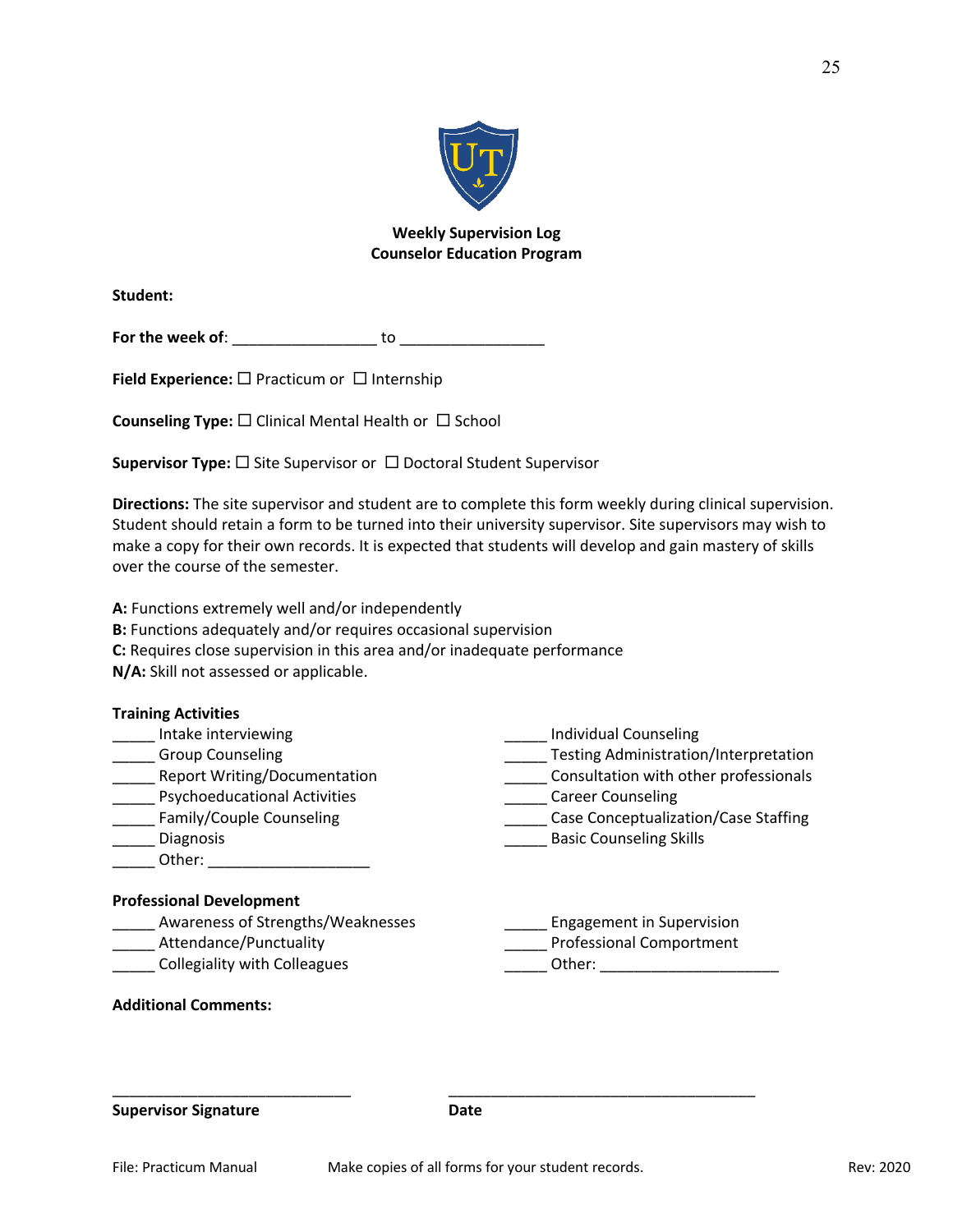

## **Performance Evaluation Form Counselor Education Program**

| <b>Student Name:</b>                                                                    | Date: |
|-----------------------------------------------------------------------------------------|-------|
| <b>Level:</b> $\Box$ Practicum or $\Box$ Internship                                     |       |
| <b>Evaluation Type:</b> $\square$ Midterm or $\square$ Final                            |       |
| <b>Counseling Type:</b> $\square$ Clinical Mental Health or $\square$ School Counseling |       |
| <b>Site Supervisor Name:</b>                                                            |       |

**Directions:** Rate the counselor's performance using the four-point scale listed below.

Poor (P): The counselor's practice so deviated from the usual or customary ethical or professional standards of practice that it was judged to be harmful or potentially harmful to the client or the client's wellbeing.

**Improvement Needed (IN):** The counselor's performance shows a need for remediation or additional training.

**Good (G):** The counselor was able to demonstrate a satisfactory degree of competence in performing a given task or skill.

**Superior (S):** The counselor is proficient and shows a high degree of expertness in performing a given task or skill.

**Not Applicable (NA):** Skill not demonstrated.

| Personal               | <b>Criteria</b>                                                                       |
|------------------------|---------------------------------------------------------------------------------------|
| <b>Characteristics</b> |                                                                                       |
| S NA<br>IN.<br>P<br>G  | Personal appearance, grooming, and dress.                                             |
| IN G S NA<br>P         | Tolerance of other's values and differences in opinions are in perspective.           |
| IN G S NA<br>P         | Openness to criticism and supervision.                                                |
| S NA<br>IN<br>P<br>G   | Professional and ethical conduct.                                                     |
| G<br>S NA<br>P<br>IN   | Works cooperatively with other staff.                                                 |
| S NA<br>P<br>IN.<br>G  | Works cooperatively with other agencies and service providers.                        |
| S NA<br>G<br>P<br>IN   | Effective verbal communication skills.                                                |
| S NA<br>G<br>P<br>IN   | Effective writing skills.                                                             |
| <b>Counseling</b>      | Criteria                                                                              |
| Theory &               |                                                                                       |
| <b>Techniques</b>      |                                                                                       |
| IN G S NA<br>P         | Able to conceptualize clients and client problems from within a theoretical           |
|                        | rationale.                                                                            |
| S NA<br>P<br>IN.<br>G  | Provides a theoretical rationale for the selection and use of counseling techniques.  |
| S NA<br>P<br>IN<br>G   | Awareness of and respect for multicultural issues and their effects on the client and |
|                        | counseling.                                                                           |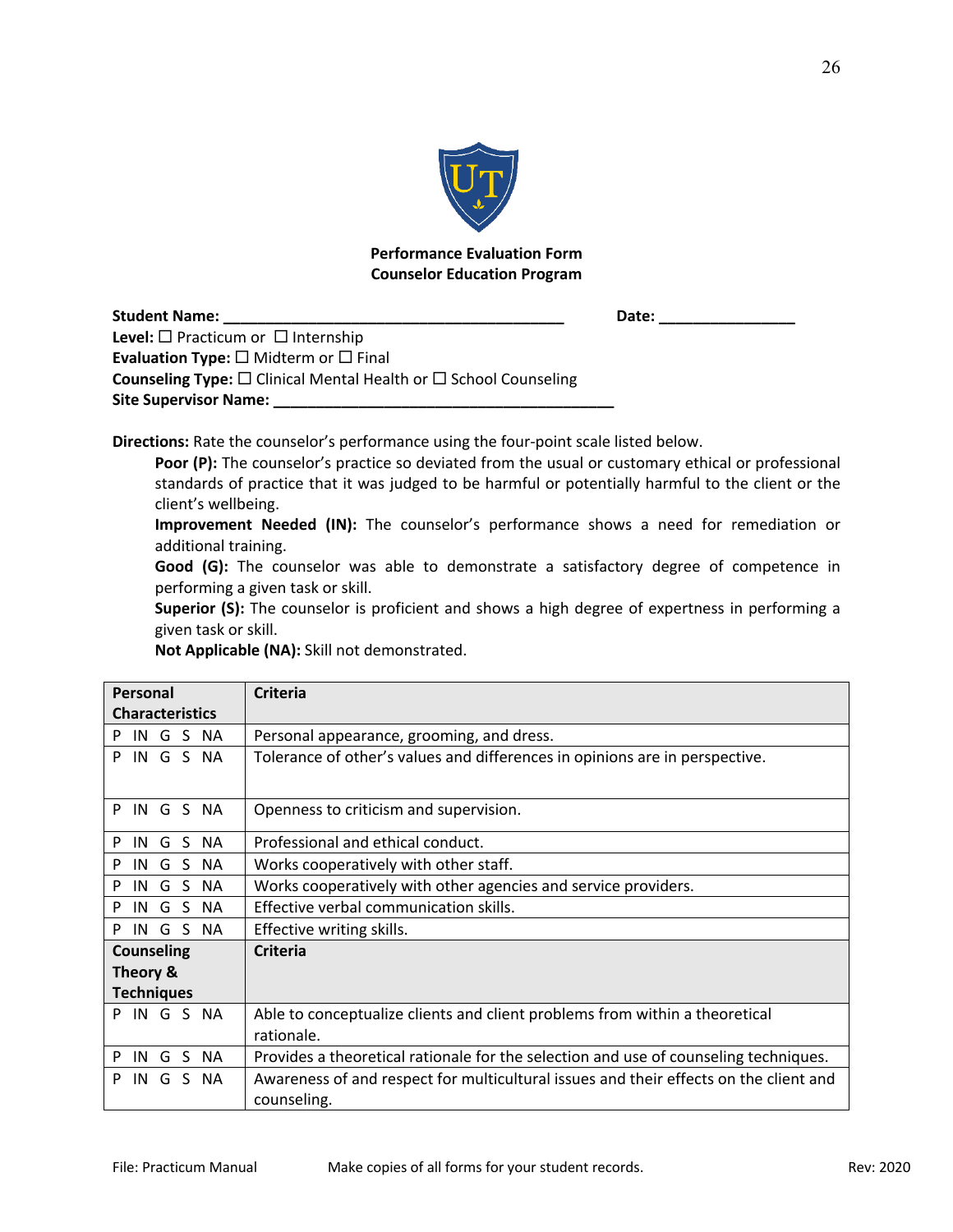|                           | case conceptualization, diagnosis, treatment, referral, and prevention of mental and  |
|---------------------------|---------------------------------------------------------------------------------------|
| P IN G S NA               | Applies multicultural competencies to clinical mental health counseling involving     |
|                           | disorders.                                                                            |
| P IN G S NA               | Uses the practices of diagnosis for the treatment, referral, and prevention of mental |
| Intervention              |                                                                                       |
| Prevention, &             |                                                                                       |
| Counseling,               | <b>Criteria</b>                                                                       |
|                           | counseling.                                                                           |
|                           | processes to improve service delivery opportunities in clinical mental health         |
| P IN G S NA               | Applies knowledge of public mental health policy, financing, and regulatory           |
|                           | clinical mental health counseling.                                                    |
| P IN G S NA               | Demonstrates the ability to apply and adhere to ethical and legal standards in        |
| <b>Foundations</b>        | <b>Criteria</b>                                                                       |
| P IN G S NA               | Makes referrals for testing when appropriate.                                         |
|                           | meaningful way.                                                                       |
| P IN G S NA               | Able to interpret test results and integrate those results into counseling in a       |
|                           | questionnaires, etc.                                                                  |
| P IN G S NA               | Identifies appropriate information gathering devices such as tests, inventories,      |
| P IN G S NA               | Writes clear and complete case histories.                                             |
| P IN G S NA               | Counselor's interviewing and questioning skills relevant to information gathering.    |
|                           | continuum of care.                                                                    |
|                           | determine the appropriate treatment modality and placement criteria within he         |
| P IN G S NA               | Applies the assessment of a client's stage of dependence, change, or recovery to      |
|                           | occurring mental disorders.                                                           |
| P IN G S NA               | Screens for addiction, aggression, and danger to self and/or others, and co-          |
|                           | treatment planning and caseload<br>management.                                        |
|                           | biopsychosocial history, a mental health history, and a psychological assessment for  |
| P IN G S NA               | Demonstrates skill in conducting an intake interview, a mental status exam, a         |
|                           | interpretation of assessment protocols.                                               |
|                           | planning with an awareness of cultural bias in the implementation and                 |
| P IN G S NA               | Selects appropriate assessment interventions to assist in diagnosis and treatment     |
| <b>Appraisal</b>          |                                                                                       |
| <b>Assessment &amp;</b>   | <b>Criteria</b>                                                                       |
| P IN G S NA               | Overall rating of counselor's family counseling skills.                               |
| P IN G S<br><b>NA</b>     | Overall rating of counselor's individual counseling skills.                           |
| IN G S<br><b>NA</b><br>P  | Recognizes limitations and makes appropriate referrals when necessary.                |
| IN G S<br><b>NA</b><br>P. | Completes effective discharge and follow-up plans.                                    |
| P IN G S NA               | Writes accurate and complete case notes and completes them in a timely fashion.       |
| P IN G S NA               | Gives effective case presentations.                                                   |
| P IN G S NA               | Develops effective, mutually agreed upon treatment plans.                             |
|                           | confrontation, and cognitive restructuring.                                           |
| P IN G S NA               | Assists the client in developing new perspectives using interpretation,               |
|                           | respectful, and caring.                                                               |
| P IN G S NA               | Creates a therapeutic environment that is safe, non-defensive, supportive,            |
|                           | feeling, immediacy, geniuses, concreteness and positive regard.                       |
| P IN G S NA               | Develops a positive relationship with clients using empathy, attending, reflection of |
| P IN G S NA               | Maintains the confidentiality of client records and information.                      |
|                           |                                                                                       |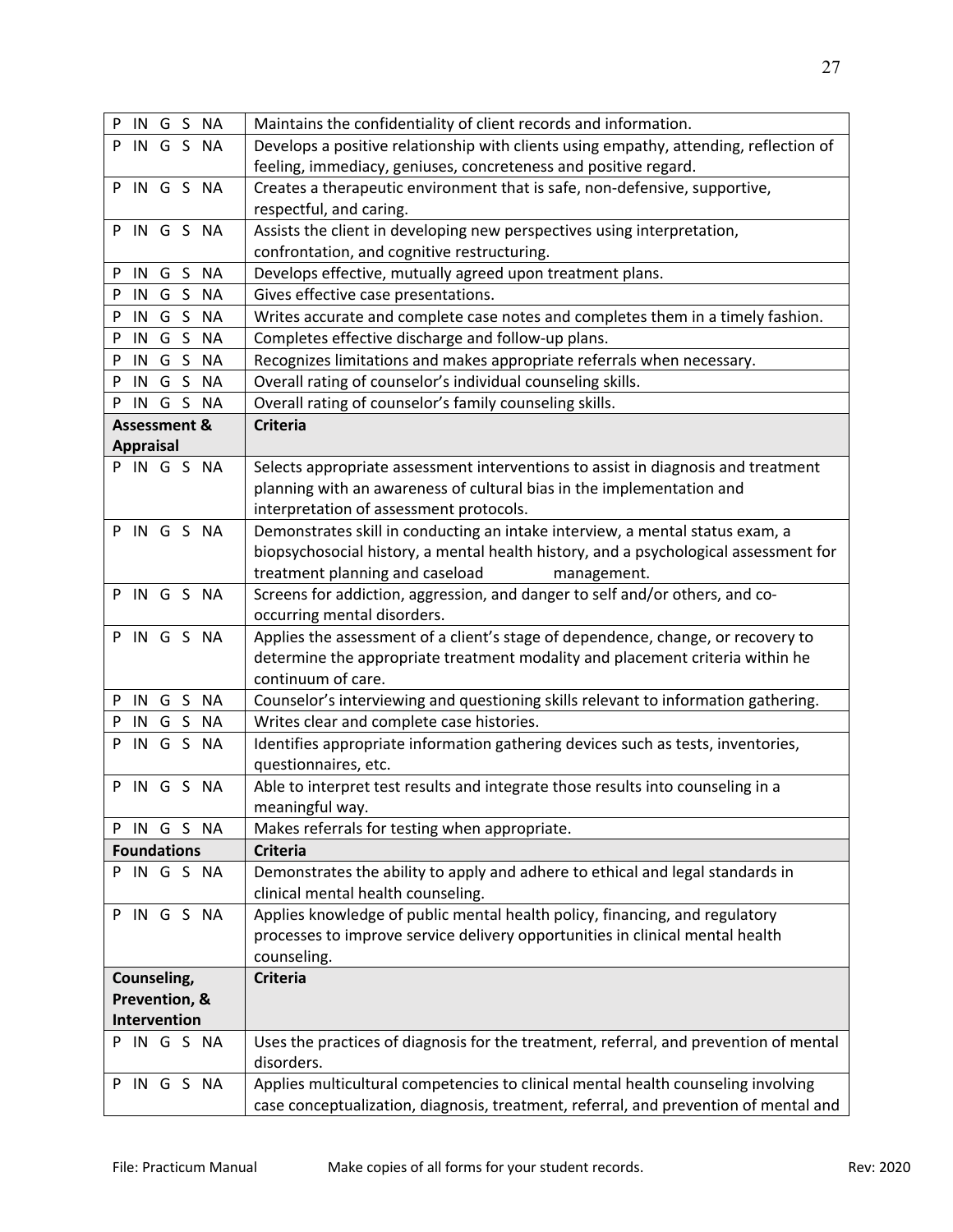|                      | emotional disorders.                                                                                                                     |
|----------------------|------------------------------------------------------------------------------------------------------------------------------------------|
| P IN G S NA          | Promotes optimal human development, wellness, and mental health through                                                                  |
|                      | prevention, education, and advocacy activities.                                                                                          |
| P IN G S NA          | Applies effective strategies to promote client understanding of and access to a                                                          |
|                      | variety of community resources.                                                                                                          |
| P IN G S NA          | Demonstrates appropriate use of culturally responsive individual, couple, family,                                                        |
|                      | group, and systems modalities for initiating, maintaining, and terminating                                                               |
|                      | counseling.                                                                                                                              |
| P IN G S NA          | Demonstrates the ability to use procedures for assessing and managing suicide risk.                                                      |
| P IN G S NA          | Applies current record-keeping standards related to clinical mental health                                                               |
|                      | counseling.                                                                                                                              |
| P IN G S NA          | Provides appropriate counseling strategies when working with clients with addiction                                                      |
|                      | and co-occurring disorders.                                                                                                              |
| P IN G S NA          | Demonstrates the ability to recognize his or her own limitations as a clinical mental                                                    |
|                      | health counselor to seek supervision or refer clients when appropriate.                                                                  |
| <b>Diversity and</b> | <b>Criteria</b>                                                                                                                          |
| <b>Advocacy</b>      |                                                                                                                                          |
| P IN G S NA          | Maintains information regarding community resources to make appropriate                                                                  |
|                      | referrals.                                                                                                                               |
| P IN G S NA          | Advocates for policies, programs, and services that are equitable and responsive to                                                      |
|                      | the unique needs of clients.                                                                                                             |
|                      |                                                                                                                                          |
| P IN G S NA          | Demonstrates the ability to modify counseling systems, theories, techniques, and                                                         |
|                      | interventions to make them culturally appropriate for diverse populations.                                                               |
| <b>Assessment</b>    | <b>Criteria</b>                                                                                                                          |
| P IN G S NA          | Selects appropriate comprehensive assessment interventions to assist in diagnosis                                                        |
|                      | and treatment planning, with an awareness of cultural bias in the implementation                                                         |
|                      | and interpretation of assessment.                                                                                                        |
| P IN G S NA          | Demonstrates skill in conducting an intake interview, a mental status evaluation, a                                                      |
|                      | biopsychosocial history, a mental health history, and a psychological assessment for                                                     |
|                      | treatment planning and caseload<br>management.                                                                                           |
| P IN G S NA          | Screens for addiction, aggression, and danger to self and/or others, as well as co-                                                      |
|                      | occurring mental disorders.                                                                                                              |
| P IN G S NA          | Applies the assessment of a client's stage of dependence, change, or recovery to                                                         |
|                      | determine the appropriate treatment modality and placement criteria within the                                                           |
|                      | continuum of care.                                                                                                                       |
| P IN G S NA          | Demonstrates appropriate use of diagnostic tools, including the current edition of                                                       |
|                      | the DSM, to describe the symptoms and clinical presentation of clients with mental                                                       |
|                      | and emotional impairments.                                                                                                               |
| IN G S NA<br>P       | Demonstrates the ability conceptualize an accurate diagnosis of disorders presented                                                      |
|                      | by a client and discuss the differential diagnosis with collaborating professionals.                                                     |
| IN G S NA<br>P       | Differentiates between diagnosis and developmentally appropriate reactions during<br>crises, disasters, and other trauma-causing events. |

# **Supervisor Comments:**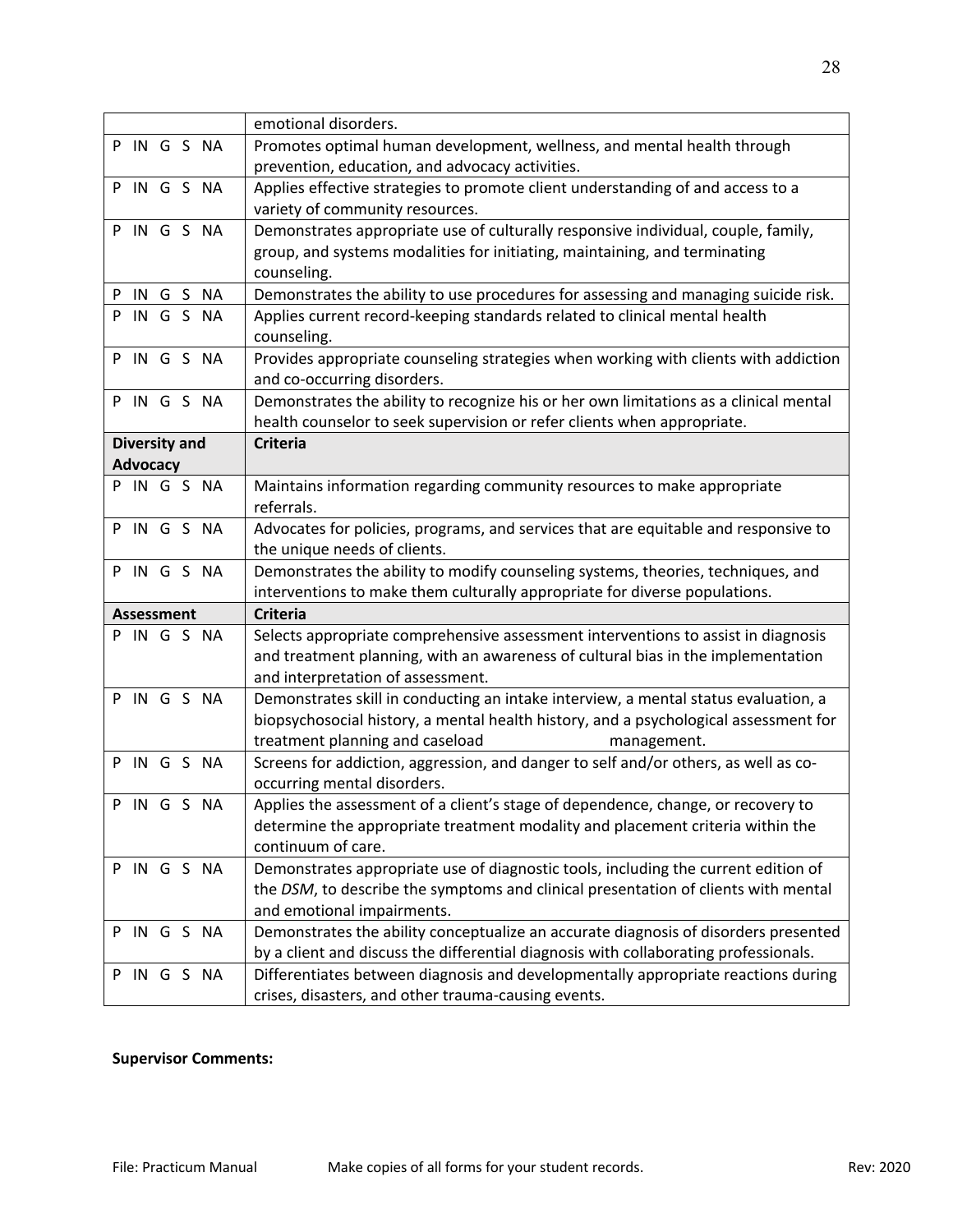#### **Counselor's strengths:**

**Counselor's needs for improvement:**

**Student's comments:**

| <b>Site Supervisor's Signature</b> | <b>Date</b> |
|------------------------------------|-------------|
| <b>Student's Signature</b>         | <b>Date</b> |
| <b>Instructor's Signature</b>      | <b>Date</b> |

The student's signature indicates that this evaluation has been discussed with the student. It does not necessarily mean that the student agrees with the evaluation.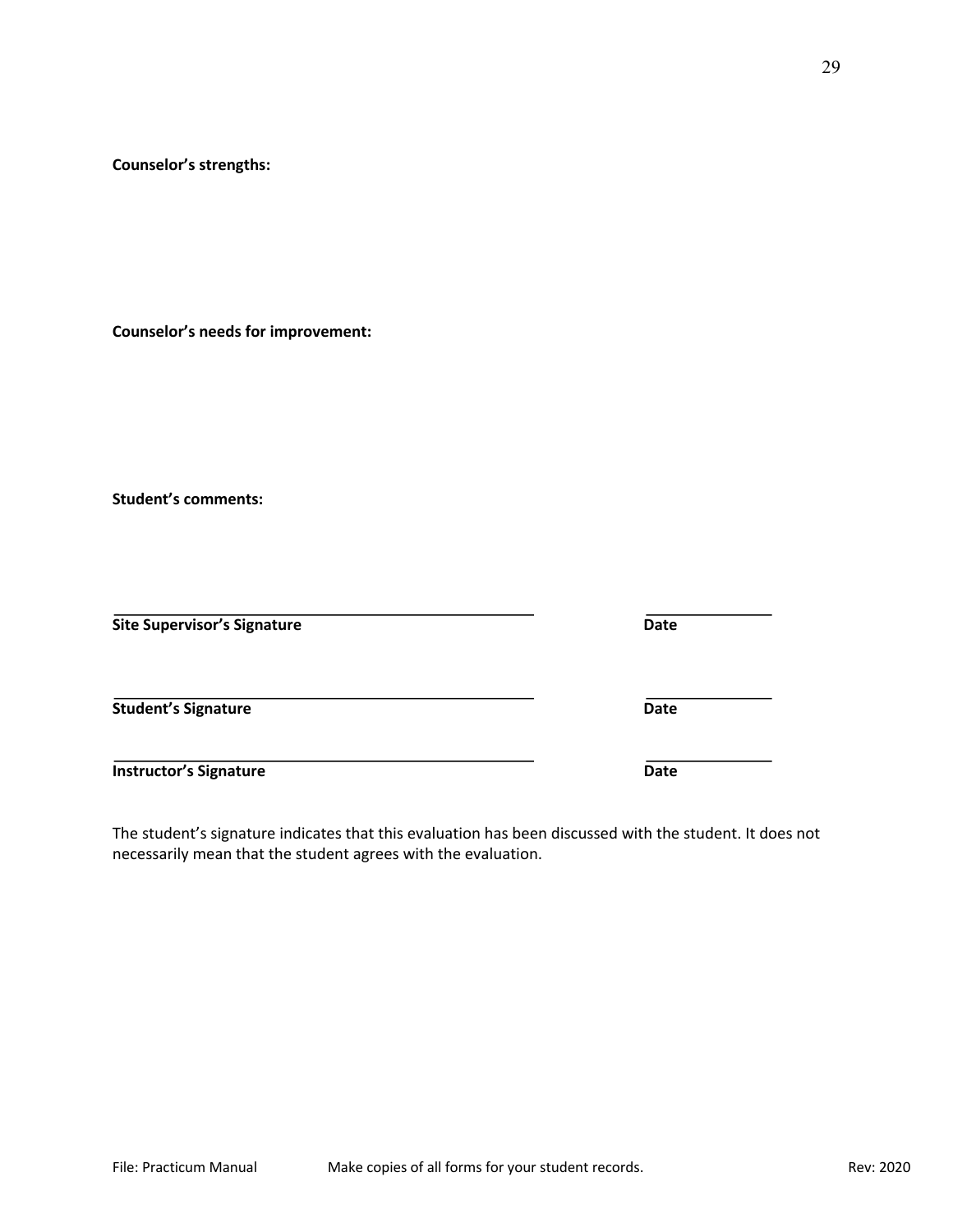

# **Student Evaluation of Supervision Counselor Education Program**

**Student Name: \_\_\_\_\_\_\_\_\_\_\_\_\_\_\_\_\_\_\_\_\_\_ Supervisor Name:\_\_\_\_\_\_\_\_\_\_\_\_\_\_\_\_\_\_\_\_\_\_\_\_**

**Semester/Year: \_\_\_\_\_\_\_\_\_\_\_\_\_\_\_\_\_\_\_\_\_ Level:** ¨ Practicum or ¨ Internship

Please check one of the following for each statement.

| <b>My Supervisor:</b>                                   | <b>Strongly</b><br><b>Disagree</b> | <b>Disagree</b> | Somewhat | <b>Agree</b> | <b>Strongly</b><br><b>Agree</b> |
|---------------------------------------------------------|------------------------------------|-----------------|----------|--------------|---------------------------------|
| Provided me with useful feedback                        |                                    |                 |          |              |                                 |
| regarding my counseling behavior                        |                                    |                 |          |              |                                 |
| Helped me feel at ease with the supervision             |                                    |                 |          |              |                                 |
| process.                                                |                                    |                 |          |              |                                 |
| Provided me with specific help in areas I               |                                    |                 |          |              |                                 |
| need to work on.                                        |                                    |                 |          |              |                                 |
| Enabled me to express my doubts about my                |                                    |                 |          |              |                                 |
| counseling.                                             |                                    |                 |          |              |                                 |
| Occasionally gave me a different, useful                |                                    |                 |          |              |                                 |
| perspective on my counseling clients.                   |                                    |                 |          |              |                                 |
| Adequately emphasized my strengths and                  |                                    |                 |          |              |                                 |
| capabilities.                                           |                                    |                 |          |              |                                 |
| Enabled me to brainstorm alternative                    |                                    |                 |          |              |                                 |
| approaches that I might use with my<br>clients.         |                                    |                 |          |              |                                 |
| Helped me see my influence on the client.               |                                    |                 |          |              |                                 |
|                                                         |                                    |                 |          |              |                                 |
| Adequately emphasized my strengths and<br>capabilities. |                                    |                 |          |              |                                 |
| Enabled me to brainstorm alternative                    |                                    |                 |          |              |                                 |
| approaches that I might use with my clients             |                                    |                 |          |              |                                 |
| Made me feel accepted and respected as a                |                                    |                 |          |              |                                 |
| person.                                                 |                                    |                 |          |              |                                 |
| Was able to distinguish her/his/their own               |                                    |                 |          |              |                                 |
| issues from mine.                                       |                                    |                 |          |              |                                 |
| Dealt appropriately with the affect in my               |                                    |                 |          |              |                                 |
| counseling sessions.                                    |                                    |                 |          |              |                                 |
| Dealt appropriately with the content in my              |                                    |                 |          |              |                                 |
| counseling sessions.                                    |                                    |                 |          |              |                                 |
| Conveyed enough competence to engender                  |                                    |                 |          |              |                                 |
| my trust.                                               |                                    |                 |          |              |                                 |
| Appropriately addressed interpersonal                   |                                    |                 |          |              |                                 |